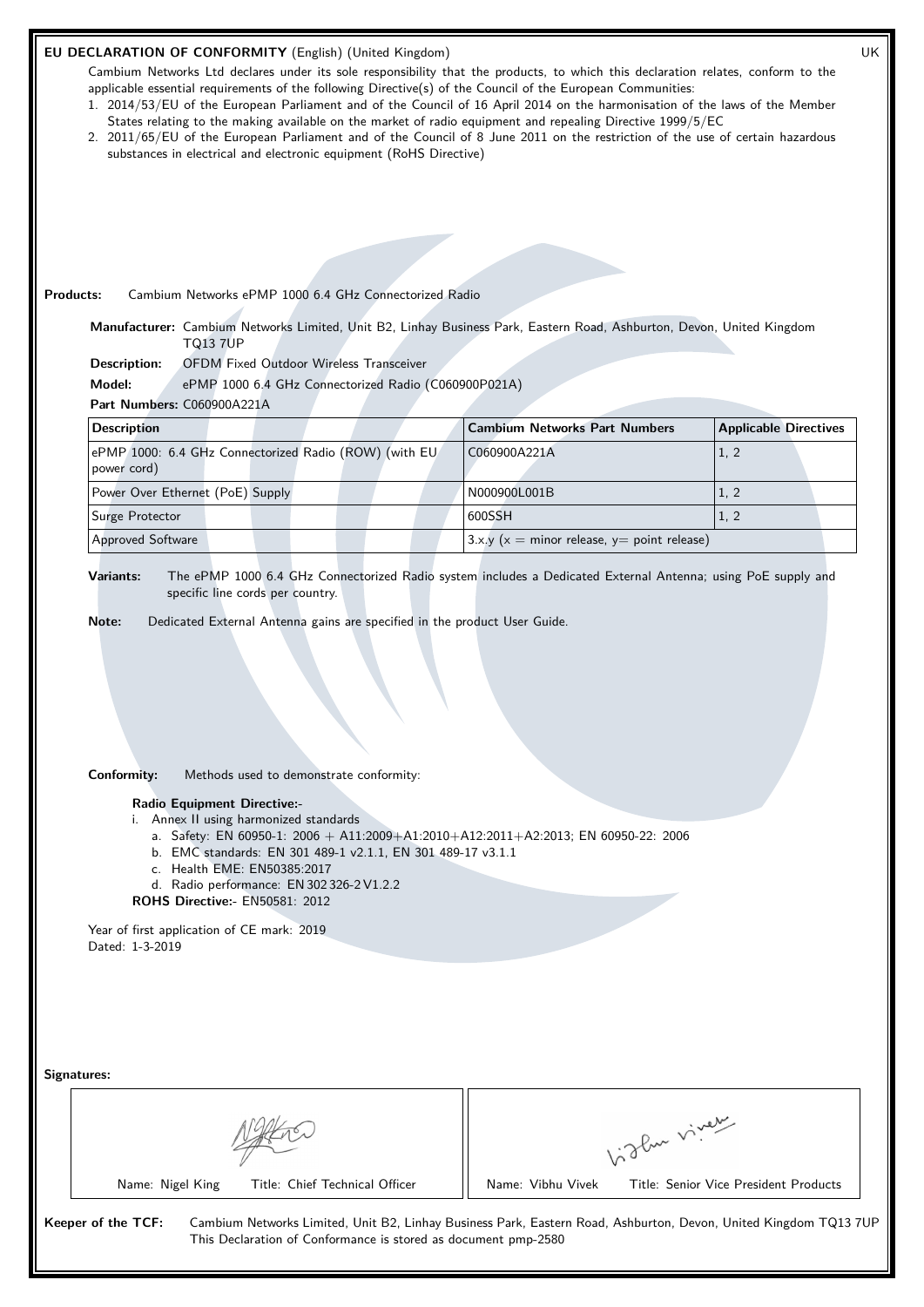|          | HR<br>EU IZJAVA O SUKLADNOSTI (Hrvatska) (Croatia)                                                                                                                                                                                                                                                                                                                                                                                                                                                                                                                         |                                                                                                                                                                                                                                                                                                                                                                                                                                                                                                                                                                |  |                                                              |                                                                                                                  |                                                      |  |
|----------|----------------------------------------------------------------------------------------------------------------------------------------------------------------------------------------------------------------------------------------------------------------------------------------------------------------------------------------------------------------------------------------------------------------------------------------------------------------------------------------------------------------------------------------------------------------------------|----------------------------------------------------------------------------------------------------------------------------------------------------------------------------------------------------------------------------------------------------------------------------------------------------------------------------------------------------------------------------------------------------------------------------------------------------------------------------------------------------------------------------------------------------------------|--|--------------------------------------------------------------|------------------------------------------------------------------------------------------------------------------|------------------------------------------------------|--|
|          | Cambium Networks Ltd izjavljuje pod isključivom odgovornošću da se proizvodi na koje se odnosi ova izjava u skladu s važećim bitnim<br>zahtjevima sljedeće Direktive Vijeća Europskih zajednica:<br>1. 2014/53/EU Europskog parlamenta i Vijeća od 16. travnja 2014. o usklađivanju zakona država članica o stavljanju na raspolaganje<br>na tržištu radio uređaja i ukidanju Direktive 1999/5/EC<br>2. 2011/65/EU Europskog parlamenta i Vijeća od 8. lipnja 2011. o ograničenju uporabe određenih opasnih tvari u električnoj i<br>elektroničkoj opremi (RoHS Directive) |                                                                                                                                                                                                                                                                                                                                                                                                                                                                                                                                                                |  |                                                              |                                                                                                                  |                                                      |  |
|          |                                                                                                                                                                                                                                                                                                                                                                                                                                                                                                                                                                            |                                                                                                                                                                                                                                                                                                                                                                                                                                                                                                                                                                |  |                                                              |                                                                                                                  |                                                      |  |
|          |                                                                                                                                                                                                                                                                                                                                                                                                                                                                                                                                                                            |                                                                                                                                                                                                                                                                                                                                                                                                                                                                                                                                                                |  |                                                              |                                                                                                                  |                                                      |  |
|          |                                                                                                                                                                                                                                                                                                                                                                                                                                                                                                                                                                            |                                                                                                                                                                                                                                                                                                                                                                                                                                                                                                                                                                |  |                                                              |                                                                                                                  |                                                      |  |
|          |                                                                                                                                                                                                                                                                                                                                                                                                                                                                                                                                                                            |                                                                                                                                                                                                                                                                                                                                                                                                                                                                                                                                                                |  |                                                              |                                                                                                                  |                                                      |  |
|          |                                                                                                                                                                                                                                                                                                                                                                                                                                                                                                                                                                            |                                                                                                                                                                                                                                                                                                                                                                                                                                                                                                                                                                |  |                                                              |                                                                                                                  |                                                      |  |
|          | Proizvodi:                                                                                                                                                                                                                                                                                                                                                                                                                                                                                                                                                                 |                                                                                                                                                                                                                                                                                                                                                                                                                                                                                                                                                                |  | Cambium Networks ePMP 1000 6.4 GHz Connectorized Radio       |                                                                                                                  |                                                      |  |
|          | Proizvođač:                                                                                                                                                                                                                                                                                                                                                                                                                                                                                                                                                                | <b>TQ13 7UP</b>                                                                                                                                                                                                                                                                                                                                                                                                                                                                                                                                                |  |                                                              | Cambium Networks Limited, Unit B2, Linhay Business Park, Eastern Road, Ashburton, Devon, United Kingdom          |                                                      |  |
|          | Opis:                                                                                                                                                                                                                                                                                                                                                                                                                                                                                                                                                                      |                                                                                                                                                                                                                                                                                                                                                                                                                                                                                                                                                                |  | OFDM Fixed Outdoor bežični primopredajnik                    |                                                                                                                  |                                                      |  |
|          | Model:                                                                                                                                                                                                                                                                                                                                                                                                                                                                                                                                                                     |                                                                                                                                                                                                                                                                                                                                                                                                                                                                                                                                                                |  | ePMP 1000 6.4 GHz Connectorized Radio (C060900P021A)         |                                                                                                                  |                                                      |  |
|          | Brojevi dijelova: C060900A221A                                                                                                                                                                                                                                                                                                                                                                                                                                                                                                                                             |                                                                                                                                                                                                                                                                                                                                                                                                                                                                                                                                                                |  |                                                              |                                                                                                                  |                                                      |  |
|          | Opis                                                                                                                                                                                                                                                                                                                                                                                                                                                                                                                                                                       |                                                                                                                                                                                                                                                                                                                                                                                                                                                                                                                                                                |  |                                                              | Cambium Networks Brojevi dijelova                                                                                | Primjenjive smjernice                                |  |
|          | power cord)                                                                                                                                                                                                                                                                                                                                                                                                                                                                                                                                                                |                                                                                                                                                                                                                                                                                                                                                                                                                                                                                                                                                                |  | ePMP 1000: 6.4 GHz Connectorized Radio (ROW) (with EU        | C060900A221A                                                                                                     | 1, 2                                                 |  |
|          | Power Over Ethernet (PoE) Supply                                                                                                                                                                                                                                                                                                                                                                                                                                                                                                                                           |                                                                                                                                                                                                                                                                                                                                                                                                                                                                                                                                                                |  |                                                              | N000900L001B                                                                                                     | 1, 2                                                 |  |
|          | Surge Protector                                                                                                                                                                                                                                                                                                                                                                                                                                                                                                                                                            |                                                                                                                                                                                                                                                                                                                                                                                                                                                                                                                                                                |  |                                                              | 600SSH                                                                                                           | 1, 2                                                 |  |
|          | Approved Software                                                                                                                                                                                                                                                                                                                                                                                                                                                                                                                                                          |                                                                                                                                                                                                                                                                                                                                                                                                                                                                                                                                                                |  |                                                              | 3.x.y ( $x =$ minor release, $y =$ point release)                                                                |                                                      |  |
|          | Bilješka:<br>Konformizam:                                                                                                                                                                                                                                                                                                                                                                                                                                                                                                                                                  | Dedicirani dobici za vanjske antene navedeni su u korisničkom priručniku za proizvod.<br>Metode koje se koriste za dokazivanje sukladnosti:<br>Direktiva o radijskoj opremi:-<br>i. Prilog II. Primjenjujući usklađene norme<br>a. Sigurnosni: EN 60950-1: 2006 + A11:2009+A1:2010+A12:2011+A2:2013; EN 60950-22: 2006<br>b. EMC standardi: EN 301 489-1 v2.1.1, EN 301 489-17 v3.1.1<br>c. Zdravlje EME: EN50385:2017<br>d. Radio izvedba: EN 302 326-2 V1.2.2<br>ROHS smjernica:- EN50581: 2012<br>Godina prve primjene oznake CE: 2019<br>Datiran: 1-3-2019 |  |                                                              |                                                                                                                  |                                                      |  |
| Potpisi: | Name: Nigel King                                                                                                                                                                                                                                                                                                                                                                                                                                                                                                                                                           |                                                                                                                                                                                                                                                                                                                                                                                                                                                                                                                                                                |  | Title: Chief Technical Officer                               | Name: Vibhu Vivek                                                                                                | light viney<br>Title: Senior Vice President Products |  |
|          | Čuvar TCF-a:                                                                                                                                                                                                                                                                                                                                                                                                                                                                                                                                                               |                                                                                                                                                                                                                                                                                                                                                                                                                                                                                                                                                                |  | Ova Izjava o sukladnosti pohranjena je kao dokument pmp-2580 | Cambium Networks Limited, Unit B2, Linhay Business Park, Eastern Road, Ashburton, Devon, United Kingdom TQ13 7UP |                                                      |  |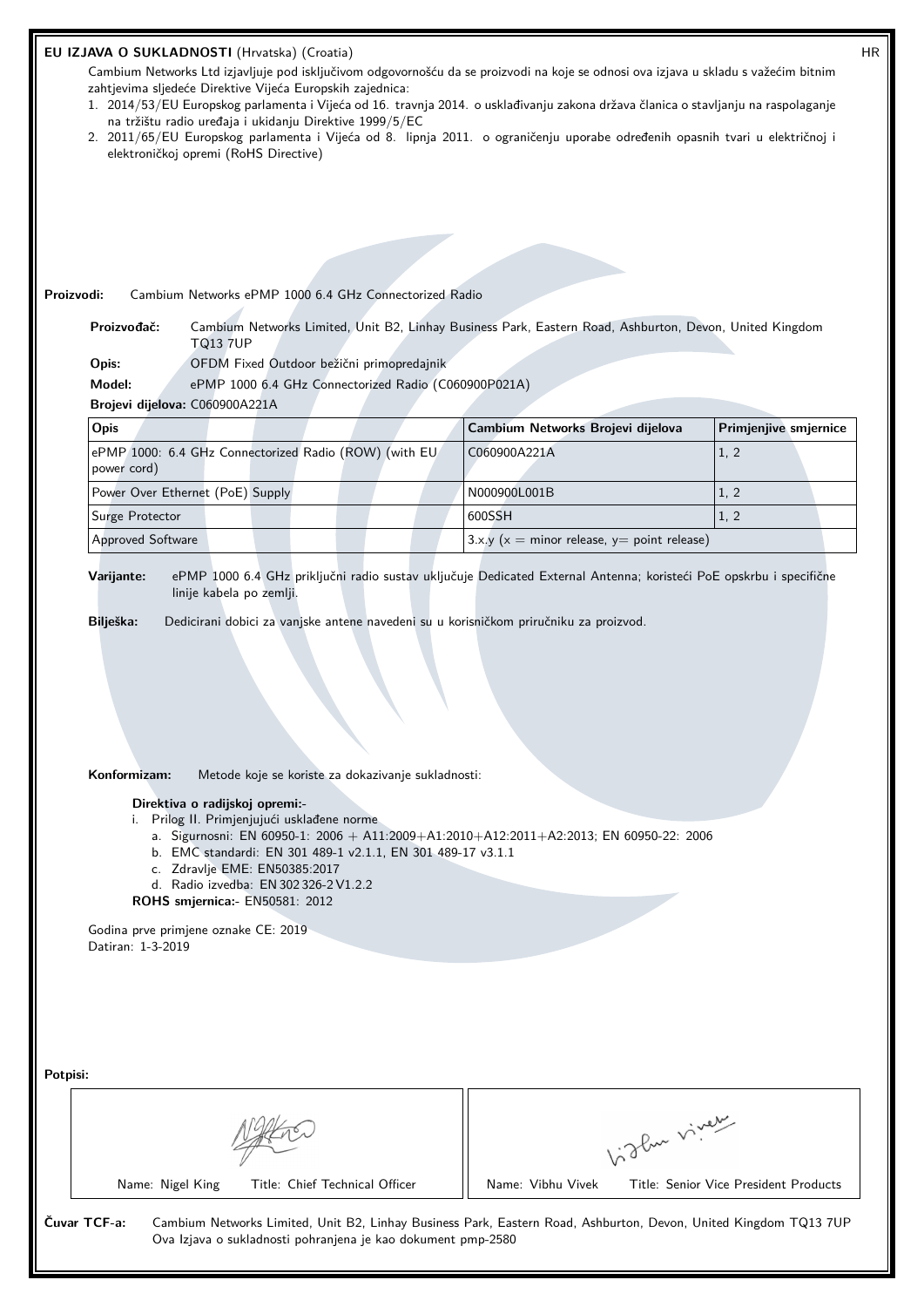| Cambium Networks Ltd prohlašuje na svou výhradní odpovědnost, že výrobky, na něž se toto prohlášení vztahuje, splňují platné<br>základní požadavky následující směrnice (směrnic) Rady Evropských společenství:<br>1. 2014/53/EU ze dne 16. dubna 2014 o harmonizaci právních předpisů členských států týkajících se uvádění rádiových zařízení na |                                                   |                 |
|----------------------------------------------------------------------------------------------------------------------------------------------------------------------------------------------------------------------------------------------------------------------------------------------------------------------------------------------------|---------------------------------------------------|-----------------|
| trh ao zrušení směrnice Evropského parlamentu a Rady 1999/5/EC                                                                                                                                                                                                                                                                                     |                                                   |                 |
| 2. 2011/65/EU Evropského parlamentu a Rady ze dne 8. června 2011 o omezení používání některých nebezpečných látek v elek-<br>trických a elektronických zařízeních (směrnice o omezení používání některých nebezpečných látek)                                                                                                                      |                                                   |                 |
|                                                                                                                                                                                                                                                                                                                                                    |                                                   |                 |
|                                                                                                                                                                                                                                                                                                                                                    |                                                   |                 |
|                                                                                                                                                                                                                                                                                                                                                    |                                                   |                 |
| Produkt:<br>Cambium Networks ePMP 1000 6.4 GHz Connectorized Radio                                                                                                                                                                                                                                                                                 |                                                   |                 |
| Výrobce:<br>Cambium Networks Limited, Unit B2, Linhay Business Park, Eastern Road, Ashburton, Devon, United Kingdom<br><b>TQ13 7UP</b>                                                                                                                                                                                                             |                                                   |                 |
| OFDM pevný venkovní bezdrátový transceiver<br>Popis:                                                                                                                                                                                                                                                                                               |                                                   |                 |
| Modelka:<br>ePMP 1000 6.4 GHz Connectorized Radio (C060900P021A)<br>Čísla součástí: C060900A221A                                                                                                                                                                                                                                                   |                                                   |                 |
| <b>Popis</b>                                                                                                                                                                                                                                                                                                                                       | Cambium Networks Čísla součástí                   | Platné směrnice |
| ePMP 1000: 6.4 GHz Connectorized Radio (ROW) (with EU                                                                                                                                                                                                                                                                                              | C060900A221A                                      | 1, 2            |
| power cord)<br>Power Over Ethernet (PoE) Supply                                                                                                                                                                                                                                                                                                    | N000900L001B                                      | 1, 2            |
| Surge Protector                                                                                                                                                                                                                                                                                                                                    | 600SSH                                            | 1, 2            |
| <b>Approved Software</b>                                                                                                                                                                                                                                                                                                                           | 3.x.y ( $x =$ minor release, $y =$ point release) |                 |
| Varianty:<br>Konektorový rádiový systém ePMP 1000 6.4 GHz zahrnuje vyhrazenou externí anténu; pomocí PoE napájení a speci-<br>fických kabelových kabelů v každé zemi.<br>Poznámka:<br>Vyhrazené externí antény jsou uvedeny v uživatelské příručce produktu.                                                                                       |                                                   |                 |
| Souladu:<br>Metody používané k prokázání shody:<br><b>Radio Equipment Directive:-</b><br>i. V příloze II za použití harmonizovaných norem<br>a. Bezpečnost: EN 60950-1: 2006 + A11:2009+A1:2010+A12:2011+A2:2013; EN 60950-22: 2006<br>b. EMC standardy: EN 301 489-1 v2.1.1, EN 301 489-17 v3.1.1                                                 |                                                   |                 |
| c. Zdraví EME: EN50385:2017<br>d. Rádiový výkon: EN 302 326-2 V1.2.2<br>Směrnice ROHS:- EN50581: 2012                                                                                                                                                                                                                                              |                                                   |                 |
| Rok první aplikace značky CE: 2019<br>S daty: 1-3-2019                                                                                                                                                                                                                                                                                             |                                                   |                 |
|                                                                                                                                                                                                                                                                                                                                                    |                                                   |                 |
| Podpisy:                                                                                                                                                                                                                                                                                                                                           |                                                   |                 |
|                                                                                                                                                                                                                                                                                                                                                    | Light virey                                       |                 |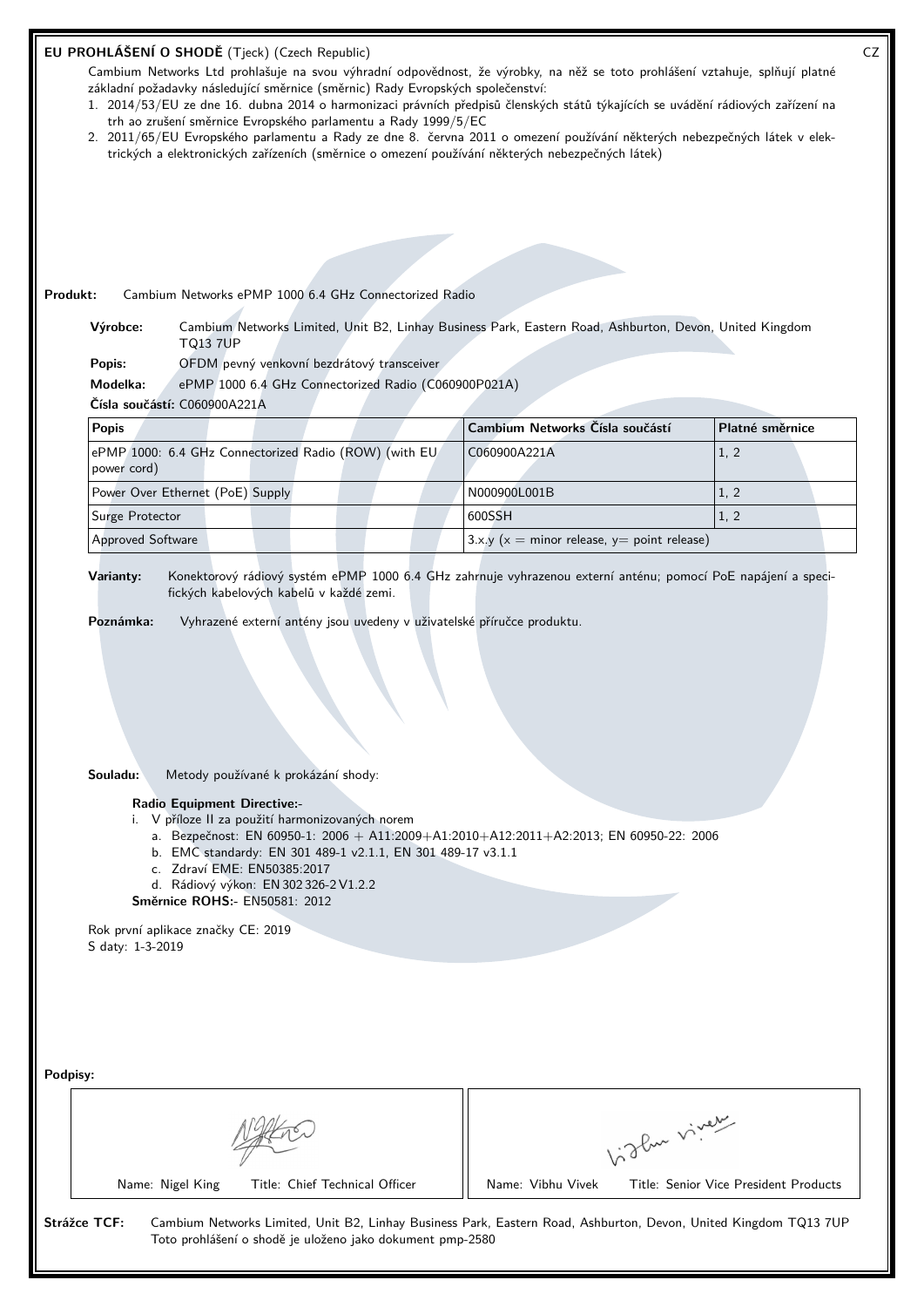| Produkter:                                                          | EU-OVERENSSTEMMELSESERKLÆRING (Dansk) (Denmark)<br>Cambium Networks Ltd erklærer på eget ansvar, at de produkter, som denne erklæring vedrører, overholder de gældende væsentlige<br>krav i følgende direktiv (er) i Rådet for De Europæiske Fællesskaber:<br>1. 2014/53/EU Europa-Parlamentets og Rådets afgørelse af 16. april 2014 om harmonisering af medlemsstaternes lovgivning om<br>markedsføring af radioudstyr og om ophævelse af direktiv 1999/5/EC<br>2. 2011/65/EU Europa-Parlamentets og Rådets afgørelse af 8. juni 2011 om begrænsning af anvendelsen af visse farlige stoffer i<br>elektrisk og elektronisk udstyr (RoHS Directive)<br>Cambium Networks ePMP 1000 6.4 GHz Connectorized Radio |                                                   |              | DK                                    |
|---------------------------------------------------------------------|----------------------------------------------------------------------------------------------------------------------------------------------------------------------------------------------------------------------------------------------------------------------------------------------------------------------------------------------------------------------------------------------------------------------------------------------------------------------------------------------------------------------------------------------------------------------------------------------------------------------------------------------------------------------------------------------------------------|---------------------------------------------------|--------------|---------------------------------------|
| Fabrikant:                                                          | Cambium Networks Limited, Unit B2, Linhay Business Park, Eastern Road, Ashburton, Devon, United Kingdom                                                                                                                                                                                                                                                                                                                                                                                                                                                                                                                                                                                                        |                                                   |              |                                       |
| <b>TQ13 7UP</b><br><b>Beskrivelse:</b>                              | OFDM Fixed udendørs Trådløs transceiver                                                                                                                                                                                                                                                                                                                                                                                                                                                                                                                                                                                                                                                                        |                                                   |              |                                       |
| Model:                                                              | ePMP 1000 6.4 GHz Connectorized Radio (C060900P021A)                                                                                                                                                                                                                                                                                                                                                                                                                                                                                                                                                                                                                                                           |                                                   |              |                                       |
| Artikelnumre: C060900A221A                                          |                                                                                                                                                                                                                                                                                                                                                                                                                                                                                                                                                                                                                                                                                                                |                                                   |              |                                       |
| <b>Beskrivelse</b>                                                  |                                                                                                                                                                                                                                                                                                                                                                                                                                                                                                                                                                                                                                                                                                                | <b>Cambium Networks Artikelnumre</b>              |              | Gældende direktiver                   |
| power cord)                                                         | ePMP 1000: 6.4 GHz Connectorized Radio (ROW) (with EU                                                                                                                                                                                                                                                                                                                                                                                                                                                                                                                                                                                                                                                          | C060900A221A                                      |              | 1, 2                                  |
| Power Over Ethernet (PoE) Supply                                    |                                                                                                                                                                                                                                                                                                                                                                                                                                                                                                                                                                                                                                                                                                                | N000900L001B                                      |              | 1, 2                                  |
| Surge Protector                                                     |                                                                                                                                                                                                                                                                                                                                                                                                                                                                                                                                                                                                                                                                                                                | 600SSH                                            |              | 1, 2                                  |
| <b>Approved Software</b>                                            |                                                                                                                                                                                                                                                                                                                                                                                                                                                                                                                                                                                                                                                                                                                | 3.x.y ( $x =$ minor release, $y =$ point release) |              |                                       |
| Overensstemmelse:<br>Direktiv om radioudstyr:-<br>Dateret: 1-3-2019 | Metoder der anvendes til at påvise overensstemmelse:<br>i. Bilag II ved anvendelse af harmoniserede standarder<br>a. Sikkerhed: EN 60950-1: 2006 + A11:2009+A1:2010+A12:2011+A2:2013; EN 60950-22: 2006<br>b. EMC standarder: EN 301 489-1 v2.1.1, EN 301 489-17 v3.1.1<br>c. Sundhed EME: EN50385:2017<br>d. Radio præstation: EN 302 326-2 V1.2.2<br>ROHS-direktivet:- EN50581: 2012<br>År for første ansøgning om CE-mærkning: 2019                                                                                                                                                                                                                                                                         |                                                   |              |                                       |
| Underskrifter:<br>Name: Nigel King                                  | Title: Chief Technical Officer                                                                                                                                                                                                                                                                                                                                                                                                                                                                                                                                                                                                                                                                                 | Name: Vibhu Vivek                                 | Vigler virey | Title: Senior Vice President Products |
| Keeper af TCF:                                                      | Cambium Networks Limited, Unit B2, Linhay Business Park, Eastern Road, Ashburton, Devon, United Kingdom TQ13 7UP<br>Denne overensstemmelseserklæring er gemt som dokument pmp-2580                                                                                                                                                                                                                                                                                                                                                                                                                                                                                                                             |                                                   |              |                                       |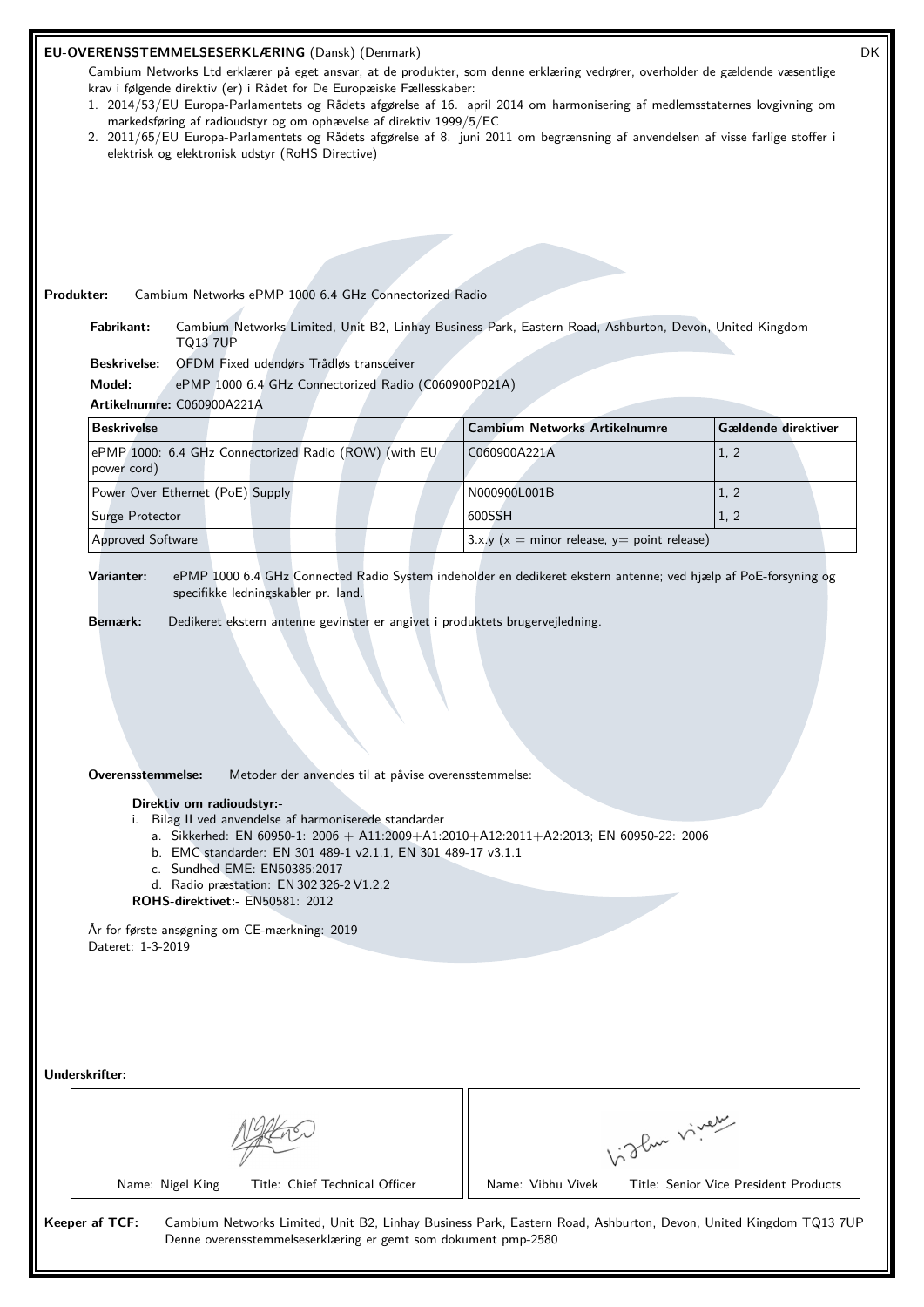| Produkte:<br>Hersteller:<br><b>TQ13 7UP</b>                                                   | grundlegenden Anforderungen der folgenden Richtlinie (n) des Rates der Europäischen Gemeinschaften entsprechen:<br>1. 2014/53/EU des Europäischen Parlaments und des Rates vom 16. April 2014 zur Harmonisierung der Rechtsvorschriften der<br>Mitgliedstaaten über die Bereitstellung von Funkanlagen auf dem Markt und zur Aufhebung der Richtlinie 1999/5/EC<br>2. 2011/65/EU des Europäischen Parlaments und des Rates vom 8. Juni 2011 zur Beschränkung der Verwendung bestimmter<br>gefährlicher Stoffe in Elektro- und Elektronikgeräten (RoHS-Richtlinie)<br>Cambium Networks ePMP 1000 6.4 GHz Connectorized Radio<br>Cambium Networks Limited, Unit B2, Linhay Business Park, Eastern Road, Ashburton, Devon, United Kingdom |                                                   |              | Cambium Networks Ltd erklärt in alleiniger Verantwortung, dass die Produkte, auf die sich diese Erklärung bezieht, den geltenden |
|-----------------------------------------------------------------------------------------------|----------------------------------------------------------------------------------------------------------------------------------------------------------------------------------------------------------------------------------------------------------------------------------------------------------------------------------------------------------------------------------------------------------------------------------------------------------------------------------------------------------------------------------------------------------------------------------------------------------------------------------------------------------------------------------------------------------------------------------------|---------------------------------------------------|--------------|----------------------------------------------------------------------------------------------------------------------------------|
|                                                                                               | Beschreibung: OFDM behoben Draussen Drahtloser Transceiver                                                                                                                                                                                                                                                                                                                                                                                                                                                                                                                                                                                                                                                                             |                                                   |              |                                                                                                                                  |
| Modell:                                                                                       | ePMP 1000 6.4 GHz Connectorized Radio (C060900P021A)                                                                                                                                                                                                                                                                                                                                                                                                                                                                                                                                                                                                                                                                                   |                                                   |              |                                                                                                                                  |
| Teilnummern: C060900A221A                                                                     |                                                                                                                                                                                                                                                                                                                                                                                                                                                                                                                                                                                                                                                                                                                                        |                                                   |              |                                                                                                                                  |
| <b>Beschreibung</b>                                                                           |                                                                                                                                                                                                                                                                                                                                                                                                                                                                                                                                                                                                                                                                                                                                        | <b>Cambium Networks Teilnummern</b>               |              | <b>Anwendbare</b><br><b>Richtlinien</b>                                                                                          |
| power cord)                                                                                   | ePMP 1000: 6.4 GHz Connectorized Radio (ROW) (with EU                                                                                                                                                                                                                                                                                                                                                                                                                                                                                                                                                                                                                                                                                  | C060900A221A                                      |              | 1, 2                                                                                                                             |
| Power Over Ethernet (PoE) Supply                                                              |                                                                                                                                                                                                                                                                                                                                                                                                                                                                                                                                                                                                                                                                                                                                        | N000900L001B                                      |              | 1, 2                                                                                                                             |
| Surge Protector                                                                               |                                                                                                                                                                                                                                                                                                                                                                                                                                                                                                                                                                                                                                                                                                                                        | 600SSH                                            |              | 1, 2                                                                                                                             |
| <b>Approved Software</b>                                                                      |                                                                                                                                                                                                                                                                                                                                                                                                                                                                                                                                                                                                                                                                                                                                        | 3.x.y ( $x =$ minor release, $y =$ point release) |              |                                                                                                                                  |
| Varianten:<br>Hinweis:                                                                        | Das ePMP 1000 6.4 GHz Connectorized Radio-System enthält eine dedizierte externe Antenne; Verwenden von PoE-<br>Versorgung und spezifischen Netzkabel pro Land.<br>Dedizierte externe Antennenverstärkungen sind im Produkthandbuch angegeben.                                                                                                                                                                                                                                                                                                                                                                                                                                                                                         |                                                   |              |                                                                                                                                  |
| Konformität:<br>Richtlinie über Funkanlagen:-<br>År for første ansøgning om CE-mærkning: 2019 | Methoden zum Nachweis der Konformität:<br>i. Anhang II unter Verwendung harmonisierter Normen<br>a. Sicherheit: EN 60950-1: 2006 + A11:2009+A1:2010+A12:2011+A2:2013; EN 60950-22: 2006<br>b. EMV-Standards: EN 301 489-1 v2.1.1, EN 301 489-17 v3.1.1<br>c. Gesundheit: EN50385:2017<br>d. Radio-Leistung: EN 302 326-2 V1.2.2<br>ROHS-Richtlinie:- EN50581: 2012                                                                                                                                                                                                                                                                                                                                                                     |                                                   |              |                                                                                                                                  |
| Datiert: 1-3-2019<br>Unterschriften:                                                          |                                                                                                                                                                                                                                                                                                                                                                                                                                                                                                                                                                                                                                                                                                                                        |                                                   |              |                                                                                                                                  |
| Name: Nigel King                                                                              | Title: Chief Technical Officer                                                                                                                                                                                                                                                                                                                                                                                                                                                                                                                                                                                                                                                                                                         | Name: Vibhu Vivek                                 | Vidley vivey | Title: Senior Vice President Products                                                                                            |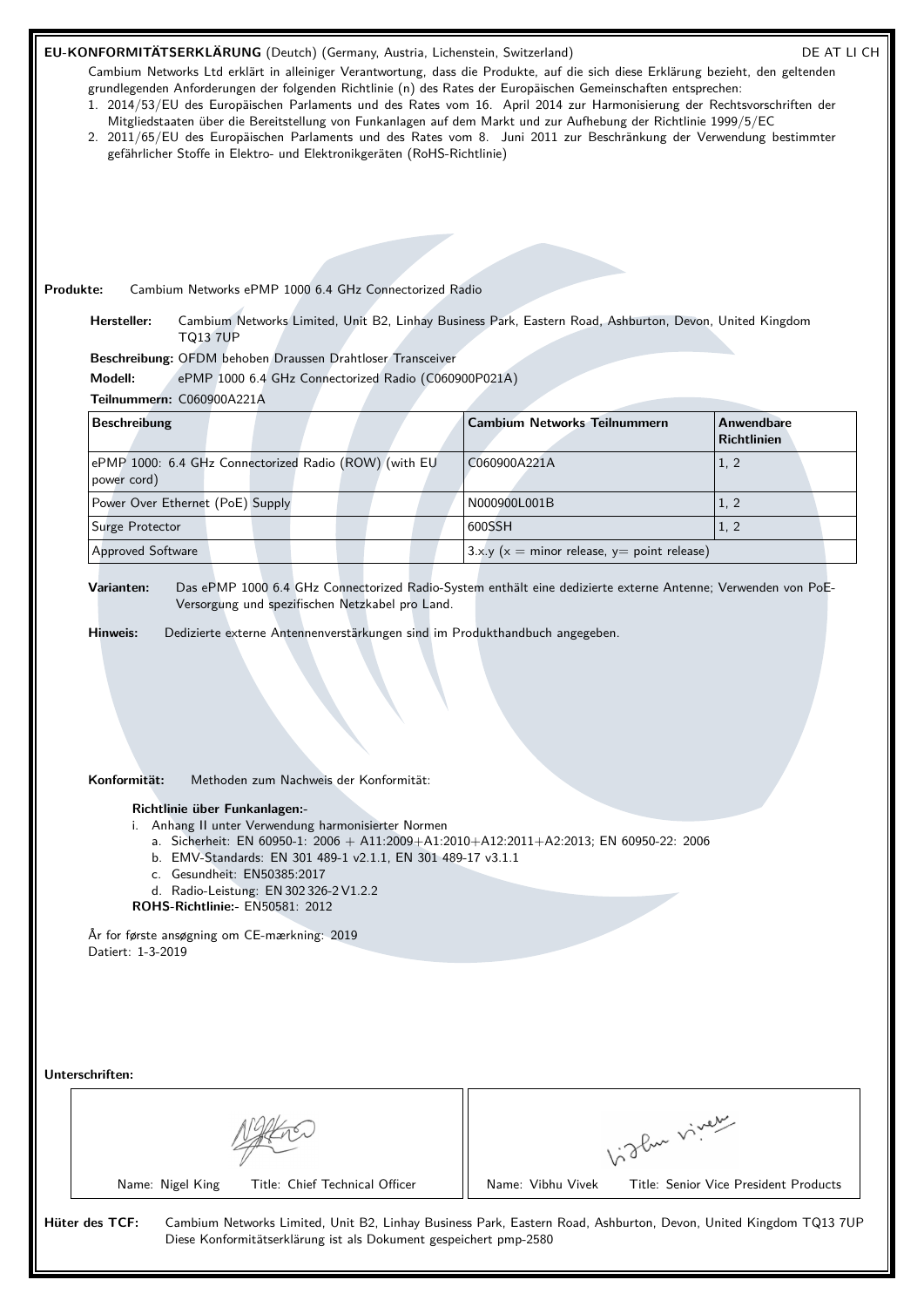| EE<br>ELi VASTAVUSDEKLARATSIOON (Eesti) (Estonia)                                                                                                                                                                                                                                                                                                                                                                                                                |                                                   |                                       |  |  |
|------------------------------------------------------------------------------------------------------------------------------------------------------------------------------------------------------------------------------------------------------------------------------------------------------------------------------------------------------------------------------------------------------------------------------------------------------------------|---------------------------------------------------|---------------------------------------|--|--|
| Cambium Networks Ltd deklareerib ainuisikuliselt, et tooted, millele käesolev deklaratsioon on seotud, vastavad Euroopa Ühenduste<br>Nõukogu järgmise direktiivi (de) le kehtivatele olulistele nõuetele:<br>1. 2014/53/EU Euroopa Parlamendi ja nõukogu otsus, 16. aprill 2014, raadioseadmete turul kättesaadavaks tegemist käsitlevate                                                                                                                        |                                                   |                                       |  |  |
| liikmesriikide õigusaktide ühtlustamise ja direktiivi kehtetuks tunnistamise kohta 1999/5/EC<br>2. 2011/65/EU Euroopa Parlamendi ja nõukogu otsus, 8. juuni 2011, teatavate ohtlike ainete kasutamise piiramise kohta elektri- ja<br>elektroonikaseadmetes (ohtlike ainete kasutamise piiramise direktiiv)                                                                                                                                                       |                                                   |                                       |  |  |
|                                                                                                                                                                                                                                                                                                                                                                                                                                                                  |                                                   |                                       |  |  |
|                                                                                                                                                                                                                                                                                                                                                                                                                                                                  |                                                   |                                       |  |  |
|                                                                                                                                                                                                                                                                                                                                                                                                                                                                  |                                                   |                                       |  |  |
| Tooted:<br>Cambium Networks ePMP 1000 6.4 GHz Connectorized Radio                                                                                                                                                                                                                                                                                                                                                                                                |                                                   |                                       |  |  |
| Tootja:<br>Cambium Networks Limited, Unit B2, Linhay Business Park, Eastern Road, Ashburton, Devon, United Kingdom<br><b>TQ13 7UP</b>                                                                                                                                                                                                                                                                                                                            |                                                   |                                       |  |  |
| OFDM fikseeritud välise juhtmeta transiiver<br>Kirjeldus:                                                                                                                                                                                                                                                                                                                                                                                                        |                                                   |                                       |  |  |
| Mudel:<br>ePMP 1000 6.4 GHz Connectorized Radio (C060900P021A)<br>Osade numbrid: C060900A221A                                                                                                                                                                                                                                                                                                                                                                    |                                                   |                                       |  |  |
| <b>Kirjeldus</b>                                                                                                                                                                                                                                                                                                                                                                                                                                                 | <b>Cambium Networks Osade numbrid</b>             | Kohaldatavad<br>direktiivid           |  |  |
| ePMP 1000: 6.4 GHz Connectorized Radio (ROW) (with EU<br>power cord)                                                                                                                                                                                                                                                                                                                                                                                             | C060900A221A                                      | 1, 2                                  |  |  |
| Power Over Ethernet (PoE) Supply                                                                                                                                                                                                                                                                                                                                                                                                                                 | N000900L001B                                      | 1, 2                                  |  |  |
| Surge Protector                                                                                                                                                                                                                                                                                                                                                                                                                                                  | 600SSH                                            | 1, 2                                  |  |  |
| <b>Approved Software</b>                                                                                                                                                                                                                                                                                                                                                                                                                                         | 3.x.y ( $x =$ minor release, $y =$ point release) |                                       |  |  |
| Nõuetele vastavuse tõendamiseks kasutatud meetodid:<br>Vastavus:<br>Raadioseadmete direktiiv:-<br>i. Il lisa, kasutades harmoneeritud standardeid<br>a. Ohutus: EN 60950-1: 2006 + A11:2009+A1:2010+A12:2011+A2:2013; EN 60950-22: 2006<br>b. EMC standardid: EN 301 489-1 v2.1.1, EN 301 489-17 v3.1.1<br>c. Tervis EME: EN50385:2017<br>d. Raadio jõudlus: EN 302 326-2 V1.2.2<br>ROHS direktiiv:- EN50581: 2012<br>Year of first application of CE mark: 2019 |                                                   |                                       |  |  |
| Kuupäevastatud: 1-3-2019<br>Allkirjad:                                                                                                                                                                                                                                                                                                                                                                                                                           |                                                   |                                       |  |  |
|                                                                                                                                                                                                                                                                                                                                                                                                                                                                  |                                                   |                                       |  |  |
|                                                                                                                                                                                                                                                                                                                                                                                                                                                                  | Vigler virey                                      |                                       |  |  |
| Name: Nigel King<br>Title: Chief Technical Officer                                                                                                                                                                                                                                                                                                                                                                                                               | Name: Vibhu Vivek                                 | Title: Senior Vice President Products |  |  |
| TCF valdaja:<br>Cambium Networks Limited, Unit B2, Linhay Business Park, Eastern Road, Ashburton, Devon, United Kingdom TQ13 7UP<br>See vastavusdeklaratsioon salvestatakse dokumendina pmp-2580                                                                                                                                                                                                                                                                 |                                                   |                                       |  |  |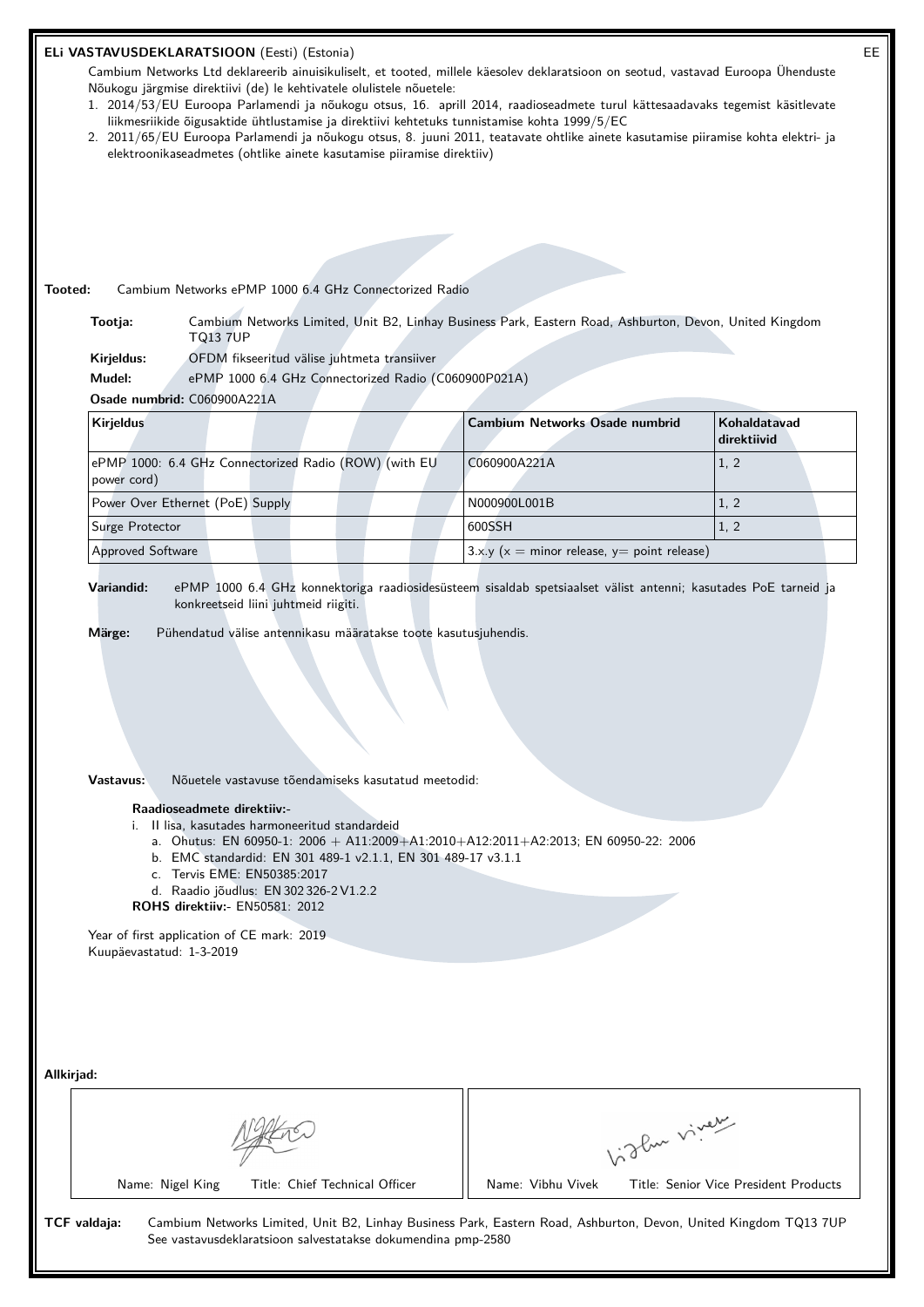## **EU-VAATIMUSTENMUKAISUUSVAKUUTUS** (Suomalainen) (Finland) FI

Cambium Networks Ltd on yksin vastuussa siitä, että tuotteet, joihin tämä vakuutus koskee, ovat Euroopan yhteisöjen neuvoston seuraavien direktiivien tai niitä koskevien olennaisten vaatimusten mukaiset:

- 1. 2014/53/EU Euroopan parlamentin ja neuvoston direktiivi, annettu 16 päivänä huhtikuuta 2014, radiolaitteiden markkinoille saattamista koskevan jäsenvaltioiden lainsäädännön yhdenmukaistamisesta ja direktiivin 1999/5/EC
- 2. 2011/65/EU Euroopan parlamentin ja neuvoston 8. kesäkuuta 2011 antama lausunto tiettyjen vaarallisten aineiden käytön rajoittamisesta sähkö- ja elektroniikkalaitteissa (RoHS-direktiivi)

### **Tuotteet:** Cambium Networks ePMP 1000 6.4 GHz Connectorized Radio

**Valmistaja:** Cambium Networks Limited, Unit B2, Linhay Business Park, Eastern Road, Ashburton, Devon, United Kingdom TQ13 7UP

**Kuvaus:** OFDM Kiinteä ulkona Langaton lähetin

**Malli:** ePMP 1000 6.4 GHz Connectorized Radio (C060900P021A)

# **Osanumerot:** C060900A221A

| <b>Kuvaus</b>                                                        | <b>Cambium Networks Osanumerot</b>             | <b>Sovellettavat</b><br>direktiivit |
|----------------------------------------------------------------------|------------------------------------------------|-------------------------------------|
| ePMP 1000: 6.4 GHz Connectorized Radio (ROW) (with EU<br>power cord) | C060900A221A                                   | 1, 2                                |
| Power Over Ethernet (PoE) Supply                                     | N000900L001B                                   | 1, 2                                |
| Surge Protector                                                      | 600SSH                                         | 1, 2                                |
| <b>Approved Software</b>                                             | $3.x.y (x = minor release, y = point release)$ |                                     |

**Variantit:** ePMP 1000 6.4 GHz: n liityntäradiojärjestelmä sisältää Dedicated External Antenan; käyttäen PoE-tarjontaa ja erityisiä johtolinjoja maittain.

**Huomautus:** Dedicated External Antenna gains on määritelty tuotteen käyttöoppaassa.

#### **Vaatimustenmukaisuus:** Vaatimustenmukaisuuden osoittamismenetelmät:

#### **Radiolaitteita koskeva direktiivi:-**

- i. Liitteessä II yhdenmukaistettuja standardeja käyttäen
	- a. turvallisuus: EN 60950-1:  $2006 + A11:2009 + A1:2010 + A12:2011 + A2:2013$ ; EN 60950-22: 2006
	- b. EMC-standardit: EN 301 489-1 v2.1.1, EN 301 489-17 v3.1.1
	- c. Terveys EME: EN50385:2017
	- d. Radio suorituskyky: EN 302 326-2 V1.2.2
- **RoHS-direktiivi:-** EN50581: 2012

CE-merkinnän ensimmäisen käyttöönoton vuosi: 2019 Päivätty: 1-3-2019

#### **Allekirjoitukset:**

|  |                  | of the viver                   |                   |                                       |
|--|------------------|--------------------------------|-------------------|---------------------------------------|
|  | Name: Nigel King | Title: Chief Technical Officer | Name: Vibhu Vivek | Title: Senior Vice President Products |

Tämä vaatimustenmukaisuusvakuutus on tallennettu asiakirjaksi pmp-2580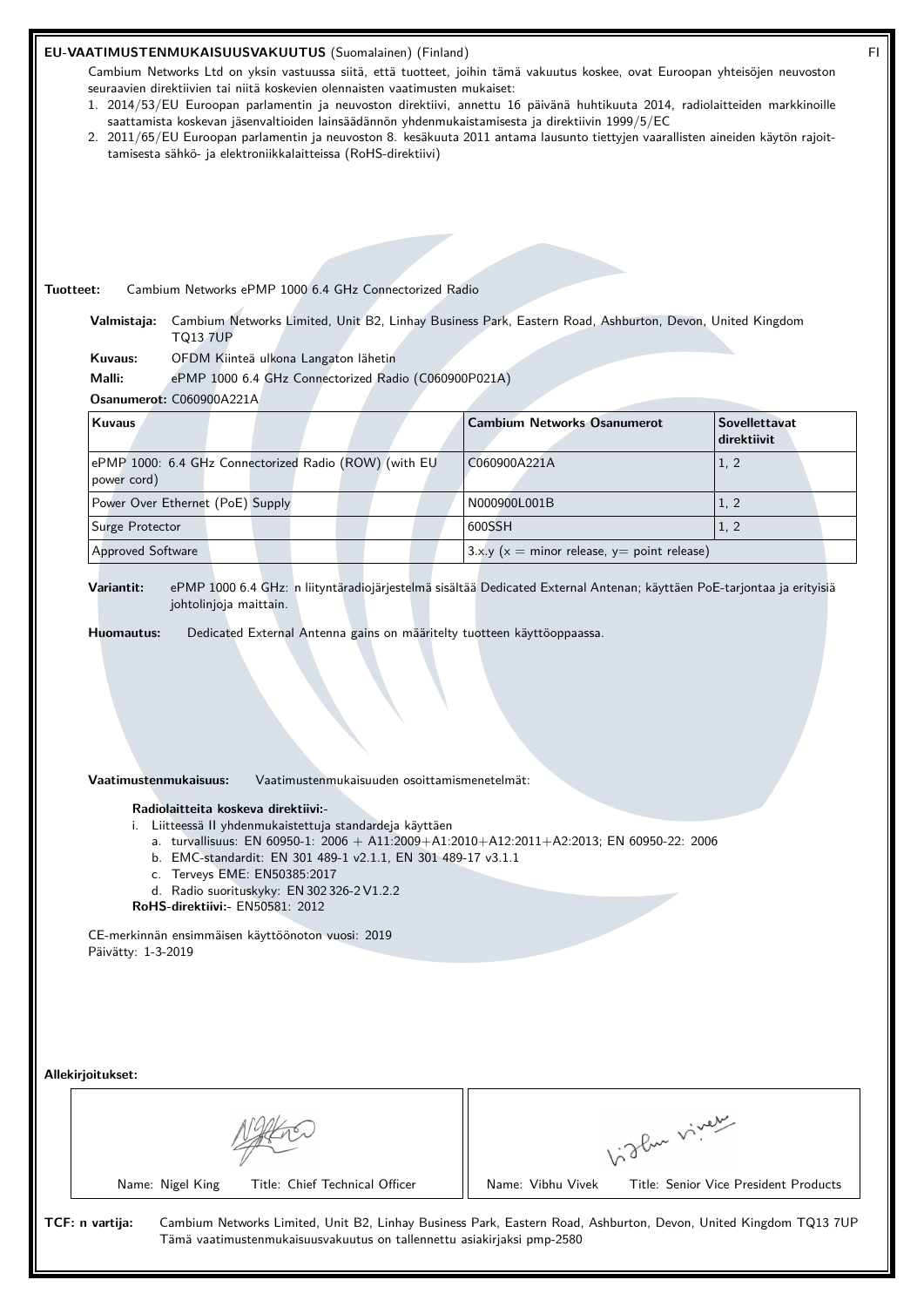| DÉCLARATION DE CONFORMITÉ DE L'UE (Français) (France, Luxembourg, Belgique)          |                                                                                                                                                                                                                                                                                                                             |                                                      | Cambium Networks Ltd déclare sous sa seule responsabilité que les produits visés par la présente déclaration sont conformes aux                                                                                                                                                                                                                                                                                                                                                                               | FR LU BE                              |
|--------------------------------------------------------------------------------------|-----------------------------------------------------------------------------------------------------------------------------------------------------------------------------------------------------------------------------------------------------------------------------------------------------------------------------|------------------------------------------------------|---------------------------------------------------------------------------------------------------------------------------------------------------------------------------------------------------------------------------------------------------------------------------------------------------------------------------------------------------------------------------------------------------------------------------------------------------------------------------------------------------------------|---------------------------------------|
|                                                                                      | dangereuses dans les équipements électriques et électroniques (directive RoHS)                                                                                                                                                                                                                                              |                                                      | exigences essentielles applicables de la (des) directive (s) suivante (s) du Conseil des Communautés européennes:<br>1. 2014/53/EU odu Parlement européen et du Conseil du 16 avril 2014 concernant l'harmonisation des législations des États membres<br>relatives à la mise à disposition sur le marché des équipements hertziens et abrogeant la directive 1999/5/EC<br>2. 2011/65/EU du Parlement européen et du Conseil du 8 juin 2011 relative à la limitation de l'utilisation de certaines substances |                                       |
|                                                                                      |                                                                                                                                                                                                                                                                                                                             |                                                      |                                                                                                                                                                                                                                                                                                                                                                                                                                                                                                               |                                       |
|                                                                                      |                                                                                                                                                                                                                                                                                                                             |                                                      |                                                                                                                                                                                                                                                                                                                                                                                                                                                                                                               |                                       |
|                                                                                      |                                                                                                                                                                                                                                                                                                                             |                                                      |                                                                                                                                                                                                                                                                                                                                                                                                                                                                                                               |                                       |
| Des produits:                                                                        | Cambium Networks ePMP 1000 6.4 GHz Connectorized Radio                                                                                                                                                                                                                                                                      |                                                      |                                                                                                                                                                                                                                                                                                                                                                                                                                                                                                               |                                       |
| <b>Fabricant:</b>                                                                    | Kingdom TQ13 7UP                                                                                                                                                                                                                                                                                                            |                                                      | Cambium Networks Limited, Unit B2, Linhay Business Park, Eastern Road, Ashburton, Devon, United                                                                                                                                                                                                                                                                                                                                                                                                               |                                       |
| La description:                                                                      |                                                                                                                                                                                                                                                                                                                             | Émetteur-récepteur sans fil extérieur fixe OFDM      |                                                                                                                                                                                                                                                                                                                                                                                                                                                                                                               |                                       |
| Modèle:                                                                              |                                                                                                                                                                                                                                                                                                                             | ePMP 1000 6.4 GHz Connectorized Radio (C060900P021A) |                                                                                                                                                                                                                                                                                                                                                                                                                                                                                                               |                                       |
| Les numéros de pièce: C060900A221A                                                   |                                                                                                                                                                                                                                                                                                                             |                                                      |                                                                                                                                                                                                                                                                                                                                                                                                                                                                                                               |                                       |
| La description                                                                       |                                                                                                                                                                                                                                                                                                                             |                                                      | Cambium Networks Les numéros de<br>pièce                                                                                                                                                                                                                                                                                                                                                                                                                                                                      | <b>Directives applicables</b>         |
| power cord)                                                                          | ePMP 1000: 6.4 GHz Connectorized Radio (ROW) (with EU                                                                                                                                                                                                                                                                       |                                                      | C060900A221A                                                                                                                                                                                                                                                                                                                                                                                                                                                                                                  | 1, 2                                  |
| Power Over Ethernet (PoE) Supply                                                     |                                                                                                                                                                                                                                                                                                                             |                                                      | N000900L001B                                                                                                                                                                                                                                                                                                                                                                                                                                                                                                  | 1, 2                                  |
| Surge Protector                                                                      |                                                                                                                                                                                                                                                                                                                             |                                                      | 600SSH                                                                                                                                                                                                                                                                                                                                                                                                                                                                                                        | 1, 2                                  |
| Approved Software                                                                    |                                                                                                                                                                                                                                                                                                                             |                                                      | 3.x.y ( $x =$ minor release, $y =$ point release)                                                                                                                                                                                                                                                                                                                                                                                                                                                             |                                       |
| Conformité:<br>Année de première application de la marque CE: 2019<br>Daté: 1-3-2019 | Méthodes utilisées pour démontrer la conformité:<br>Directive sur les équipements radio:-<br>i. Annexe II utilisant des normes harmonisées<br>b. Normes CEM: EN 301 489-1 v2.1.1, EN 301 489-17 v3.1.1<br>c. Santé EME: EN50385:2017<br>d. Performances radio: EN 302 326-2 V1.2.2<br><b>Directive ROHS:- EN50581: 2012</b> |                                                      | a. sécurité: EN 60950-1: 2006 + A11:2009+A1:2010+A12:2011+A2:2013; EN 60950-22: 2006                                                                                                                                                                                                                                                                                                                                                                                                                          |                                       |
| Signatures:                                                                          |                                                                                                                                                                                                                                                                                                                             |                                                      | Vidley viner                                                                                                                                                                                                                                                                                                                                                                                                                                                                                                  |                                       |
| Name: Nigel King                                                                     | Title: Chief Technical Officer                                                                                                                                                                                                                                                                                              |                                                      | Name: Vibhu Vivek                                                                                                                                                                                                                                                                                                                                                                                                                                                                                             | Title: Senior Vice President Products |
| Gardien du TCF:                                                                      |                                                                                                                                                                                                                                                                                                                             |                                                      | Cambium Networks Limited, Unit B2, Linhay Business Park, Eastern Road, Ashburton, Devon, United Kingdom TQ13 7UP<br>Cette déclaration de conformité est stockée en tant que document pmp-2580                                                                                                                                                                                                                                                                                                                 |                                       |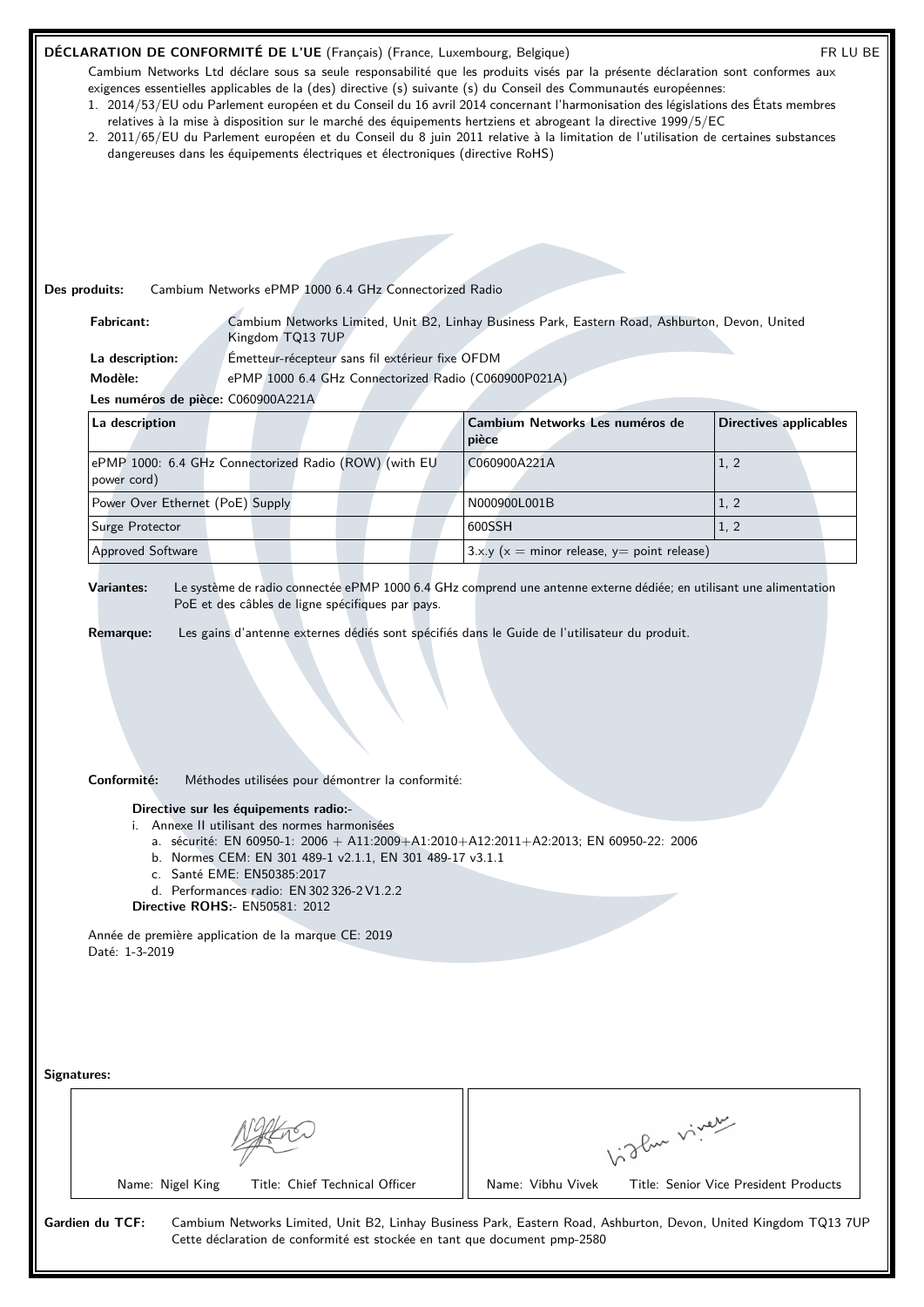## **EU MEGFELELŐSÉGI NYILATKOZAT** (Magyar) (Hungary) HU

Cambium Networks Ltd kizárólagos felelőssége mellett kijelenti, hogy a termékek, amelyekre ez a nyilatkozat vonatkozik, megfelelnek az Európai Közösségek Tanácsának következő irányelv (ek) nek vonatkozó alapvető követelményeinek:

- 1. 2014/53/EU Az Európai Parlament és a Tanács 2014. április 16-i rendelete a rádióberendezések forgalomba hozatalára vonatkozó tagállami jogszabályok összehangolásáról és az irányelv hatályon kívül helyezéséről 1999/5/EC
- 2. 2011/65/EU Az Európai Parlament és a Tanács 2011. június 8-i határozata az egyes veszélyes anyagok elektromos és elektronikus berendezésekben való alkalmazásának korlátozásáról (RoHS irányelv)

**Termékek:** Cambium Networks ePMP 1000 6.4 GHz Connectorized Radio

**Gyártó:** Cambium Networks Limited, Unit B2, Linhay Business Park, Eastern Road, Ashburton, Devon, United Kingdom TQ13 7UP

**Leírás:** OFDM Fix Kültéri Vezeték nélküli Adóvevő

**Modell:** ePMP 1000 6.4 GHz Connectorized Radio (C060900P021A)

# **Cikkszámok:** C060900A221A

| Leírás                                                               | <b>Cambium Networks Cikkszámok</b>            | <b>Alkalmazandó</b><br><i>irányelvek</i> |
|----------------------------------------------------------------------|-----------------------------------------------|------------------------------------------|
| ePMP 1000: 6.4 GHz Connectorized Radio (ROW) (with EU<br>power cord) | C060900A221A                                  | 1, 2                                     |
| Power Over Ethernet (PoE) Supply                                     | N000900L001B                                  | 1, 2                                     |
| Surge Protector                                                      | 600SSH                                        | 1, 2                                     |
| <b>Approved Software</b>                                             | $3.x.y(x = minor release, y = point release)$ |                                          |

**Változatok:** Az ePMP 1000 6.4 GHz-es csatlakozó rádiórendszer egy dedikált külső antennát tartalmaz; országonkénti PoE kínálat és speciális vezetékkábelek használatával.

**Megjegyzés:** A dedikált külső antennarögzítés a termék használati útmutatójában található meg.

## **Megfelelőség:** A megfelelőség igazolására használt módszerek:

#### **Rádióberendezésekről szóló irányelv:-**

- i. Mellékletet harmonizált szabványok alkalmazásával
	- a. Biztonság: EN 60950-1: 2006 + A11:2009+A1:2010+A12:2011+A2:2013; EN 60950-22: 2006
	- b. EMC szabványok: EN 301 489-1 v2.1.1, EN 301 489-17 v3.1.1
	- c. Egészségügyi EME: EN50385:2017
	- d. Rádió teljesítmény: EN 302 326-2 V1.2.2
- **ROHS irányelv:-** EN50581: 2012

Year of first application of CE mark: 2019 Keltezett: 1-3-2019

| Aláírások: |  |  |
|------------|--|--|
|            |  |  |

Name: Nigel King Title: Chief Technical Officer | Name: Vibhu Vivek Title: Senior Vice President Products

Vidley viney

**A TCF őre:** Cambium Networks Limited, Unit B2, Linhay Business Park, Eastern Road, Ashburton, Devon, United Kingdom TQ13 7UP Ez a Megfelelőségi nyilatkozat dokumentumként kerül tárolásra pmp-2580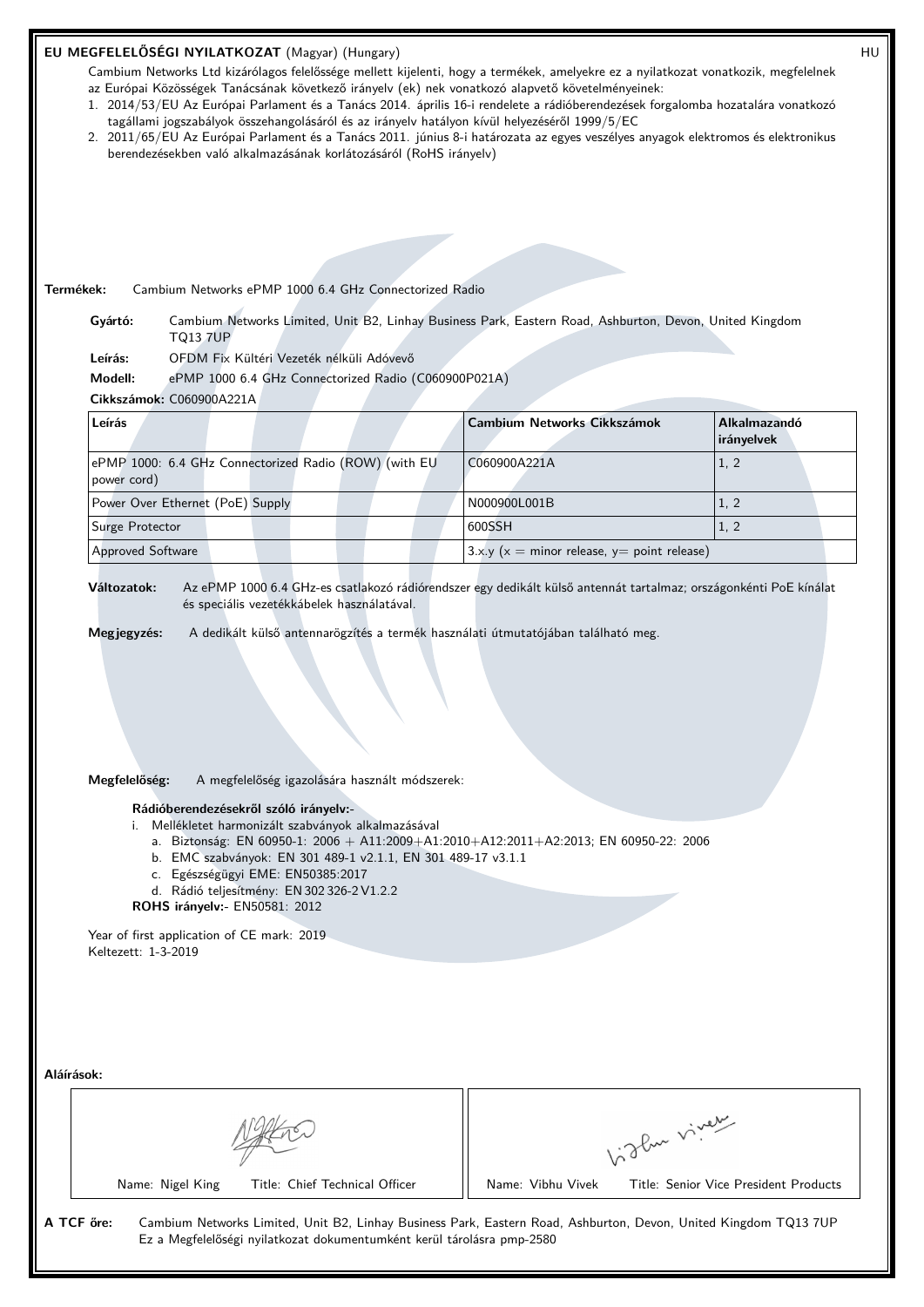| ESB LEYFISYFIRLÝSING (Ísland) (Iceland)                                                                                                                                                                                                                                                                                                                                                                                                                                                                                                      |                                               | IS                                    |  |  |  |
|----------------------------------------------------------------------------------------------------------------------------------------------------------------------------------------------------------------------------------------------------------------------------------------------------------------------------------------------------------------------------------------------------------------------------------------------------------------------------------------------------------------------------------------------|-----------------------------------------------|---------------------------------------|--|--|--|
| Cambium Networks Ltd lýsir því yfir á eigin ábyrgð að vörurnar, sem þessi yfirlýsing varðar, eru í samræmi við viðeigandi grunnkröfur<br>eftirfarandi tilskipana ráðsins Evrópubandalaganna:<br>1. 2014/53/EU Evrópuþingsins og ráðsins frá 16. apríl 2014 um samræmingu laga aðildarríkjanna varðandi gerð á markaði fyrir<br>útvarpsbúnað og niðurfellingu tilskipunar 1999/5/EC<br>2. 2011/65/EU Evrópuþingsins og ráðsins frá 8. júní 2011 um takmörkun á notkun tiltekinna hættulegra efna í raf- og rafeindabúnaði<br>(RoHS tilskipun) |                                               |                                       |  |  |  |
|                                                                                                                                                                                                                                                                                                                                                                                                                                                                                                                                              |                                               |                                       |  |  |  |
|                                                                                                                                                                                                                                                                                                                                                                                                                                                                                                                                              |                                               |                                       |  |  |  |
|                                                                                                                                                                                                                                                                                                                                                                                                                                                                                                                                              |                                               |                                       |  |  |  |
|                                                                                                                                                                                                                                                                                                                                                                                                                                                                                                                                              |                                               |                                       |  |  |  |
| Cambium Networks ePMP 1000 6.4 GHz Connectorized Radio<br>Vörur:                                                                                                                                                                                                                                                                                                                                                                                                                                                                             |                                               |                                       |  |  |  |
| Framleiðandi: Cambium Networks Limited, Unit B2, Linhay Business Park, Eastern Road, Ashburton, Devon, United Kingdom<br><b>TQ13 7UP</b>                                                                                                                                                                                                                                                                                                                                                                                                     |                                               |                                       |  |  |  |
| OFDM Föst úti þráðlaust senditæki<br>Lýsing:                                                                                                                                                                                                                                                                                                                                                                                                                                                                                                 |                                               |                                       |  |  |  |
| Líkan:<br>ePMP 1000 6.4 GHz Connectorized Radio (C060900P021A)                                                                                                                                                                                                                                                                                                                                                                                                                                                                               |                                               |                                       |  |  |  |
| Hlutanúmer: C060900A221A                                                                                                                                                                                                                                                                                                                                                                                                                                                                                                                     |                                               |                                       |  |  |  |
| Lýsing                                                                                                                                                                                                                                                                                                                                                                                                                                                                                                                                       | <b>Cambium Networks Hlutanúmer</b>            | Gildandi tilskipanir                  |  |  |  |
| ePMP 1000: 6.4 GHz Connectorized Radio (ROW) (with EU<br>power cord)                                                                                                                                                                                                                                                                                                                                                                                                                                                                         | C060900A221A                                  | 1, 2                                  |  |  |  |
| Power Over Ethernet (PoE) Supply                                                                                                                                                                                                                                                                                                                                                                                                                                                                                                             | N000900L001B                                  | 1, 2                                  |  |  |  |
| Surge Protector                                                                                                                                                                                                                                                                                                                                                                                                                                                                                                                              | 600SSH                                        | 1, 2                                  |  |  |  |
| Approved Software                                                                                                                                                                                                                                                                                                                                                                                                                                                                                                                            | $3.x.y(x = minor release, y = point release)$ |                                       |  |  |  |
| Samræmi:<br>Aðferðir sem notaðar eru til að sýna fram á samræmi:<br>Tilskipun um útvarpsbylgjur:-<br>i. II. Viðauki með samhæfðum stöðlum<br>a. Öryggi: EN 60950-1: 2006 + A11:2009+A1:2010+A12:2011+A2:2013; EN 60950-22: 2006<br>b. EMC staðlar: EN 301 489-1 v2.1.1, EN 301 489-17 v3.1.1<br>c. Heilsa EME: EN50385:2017<br>d. Útvarp flutningur: EN 302 326-2 V1.2.2<br>ROHS tilskipun:- EN50581: 2012                                                                                                                                   |                                               |                                       |  |  |  |
| Ár fyrstu umsóknar CE-merkis: 2019<br>Dags: 1-3-2019                                                                                                                                                                                                                                                                                                                                                                                                                                                                                         |                                               |                                       |  |  |  |
|                                                                                                                                                                                                                                                                                                                                                                                                                                                                                                                                              |                                               |                                       |  |  |  |
| Undirskrift:                                                                                                                                                                                                                                                                                                                                                                                                                                                                                                                                 |                                               |                                       |  |  |  |
|                                                                                                                                                                                                                                                                                                                                                                                                                                                                                                                                              |                                               | Vidley vivey                          |  |  |  |
| Name: Nigel King<br>Title: Chief Technical Officer                                                                                                                                                                                                                                                                                                                                                                                                                                                                                           | Name: Vibhu Vivek                             | Title: Senior Vice President Products |  |  |  |
| Umsjónarmaður TCF:<br>Cambium Networks Limited, Unit B2, Linhay Business Park, Eastern Road, Ashburton, Devon, United Kingdom TQ13<br>7UP<br>Þessi yfirlýsing um samræmi er geymd sem skjal pmp-2580                                                                                                                                                                                                                                                                                                                                         |                                               |                                       |  |  |  |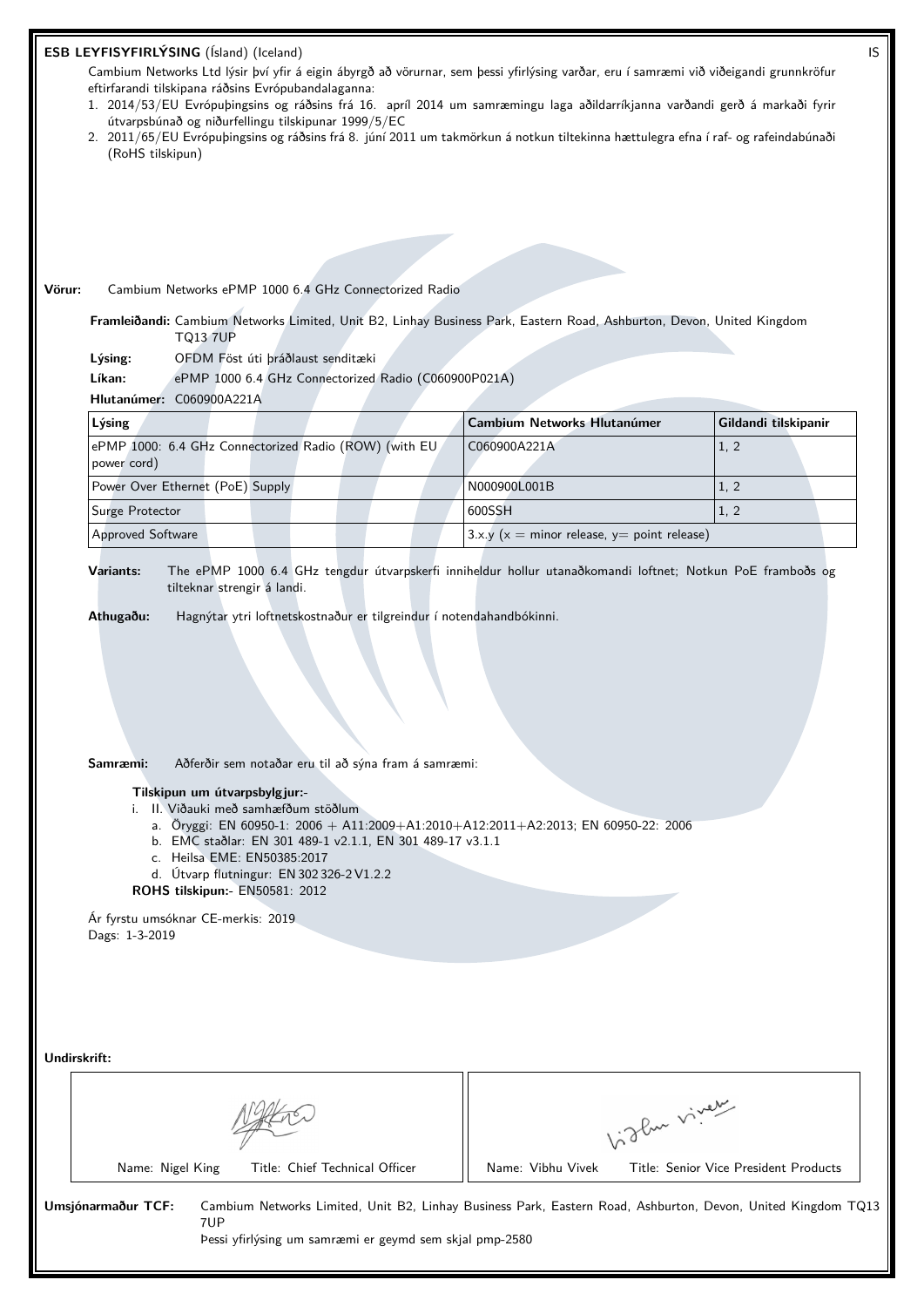|                               |                                  | DEARBHÚ COMHLÁNÚ AN AE (Gaeilge) (Ireland)                                                                                                                                                                                                                                                                                                                                             |                                                                                                                                                                                                                    | IE                                                                                                                                                                        |
|-------------------------------|----------------------------------|----------------------------------------------------------------------------------------------------------------------------------------------------------------------------------------------------------------------------------------------------------------------------------------------------------------------------------------------------------------------------------------|--------------------------------------------------------------------------------------------------------------------------------------------------------------------------------------------------------------------|---------------------------------------------------------------------------------------------------------------------------------------------------------------------------|
|                               |                                  |                                                                                                                                                                                                                                                                                                                                                                                        | Cambium Networks Ltd de réir a fhreagrachta amháin go gcomhlíonann na táirgí, lena mbaineann an dearbhú seo, na ceanglais                                                                                          |                                                                                                                                                                           |
|                               |                                  |                                                                                                                                                                                                                                                                                                                                                                                        | riachtanacha is infheidhme de Threoir (í) de chuid Chomhairle na gComhphobal Eorpach:<br>1. 2014/53/EU ó Pharlaimint na hEorpa agus ón gComhairle an 16 Aibreán 2014 maidir le comhchuibhiú dhlíthe na mBallstát a |                                                                                                                                                                           |
|                               |                                  |                                                                                                                                                                                                                                                                                                                                                                                        | bhaineann le trealamh raidió a chur ar fáil ar an margadh agus lena n-aisghairtear Treoir 1999/5/EC                                                                                                                |                                                                                                                                                                           |
|                               |                                  | áirithe i dtrealamh leictreach agus leictreonach (Treoir RoHS)                                                                                                                                                                                                                                                                                                                         | 2. 2011/65/EU ó Pharlaimint na hEorpa agus ón gComhairle an 8 Meitheamh 2011 maidir le srianadh ar úsáid substaintí guaiseacha                                                                                     |                                                                                                                                                                           |
|                               |                                  |                                                                                                                                                                                                                                                                                                                                                                                        |                                                                                                                                                                                                                    |                                                                                                                                                                           |
|                               |                                  |                                                                                                                                                                                                                                                                                                                                                                                        |                                                                                                                                                                                                                    |                                                                                                                                                                           |
|                               |                                  |                                                                                                                                                                                                                                                                                                                                                                                        |                                                                                                                                                                                                                    |                                                                                                                                                                           |
|                               |                                  |                                                                                                                                                                                                                                                                                                                                                                                        |                                                                                                                                                                                                                    |                                                                                                                                                                           |
|                               |                                  |                                                                                                                                                                                                                                                                                                                                                                                        |                                                                                                                                                                                                                    |                                                                                                                                                                           |
| Táirgí:                       |                                  | Cambium Networks ePMP 1000 6.4 GHz Connectorized Radio                                                                                                                                                                                                                                                                                                                                 |                                                                                                                                                                                                                    |                                                                                                                                                                           |
|                               | Déantóir:                        |                                                                                                                                                                                                                                                                                                                                                                                        | Cambium Networks Limited, Unit B2, Linhay Business Park, Eastern Road, Ashburton, Devon, United Kingdom                                                                                                            |                                                                                                                                                                           |
|                               |                                  | <b>TQ13 7UP</b>                                                                                                                                                                                                                                                                                                                                                                        |                                                                                                                                                                                                                    |                                                                                                                                                                           |
|                               | Cur síos:                        | OFDM Seoltóir Gan Sreang Lasmuigh Seasta                                                                                                                                                                                                                                                                                                                                               |                                                                                                                                                                                                                    |                                                                                                                                                                           |
|                               | Mionsamhail:                     | ePMP 1000 6.4 GHz Connectorized Radio (C060900P021A)                                                                                                                                                                                                                                                                                                                                   |                                                                                                                                                                                                                    |                                                                                                                                                                           |
|                               |                                  | Uimhreacha cuid: C060900A221A                                                                                                                                                                                                                                                                                                                                                          |                                                                                                                                                                                                                    |                                                                                                                                                                           |
|                               | Cur síos                         |                                                                                                                                                                                                                                                                                                                                                                                        | Cambium Networks Uimhreacha cuid                                                                                                                                                                                   | <b>Treoracha Infheidhme</b>                                                                                                                                               |
|                               |                                  | ePMP 1000: 6.4 GHz Connectorized Radio (ROW) (with EU                                                                                                                                                                                                                                                                                                                                  | C060900A221A                                                                                                                                                                                                       | 1, 2                                                                                                                                                                      |
|                               | power cord)                      |                                                                                                                                                                                                                                                                                                                                                                                        |                                                                                                                                                                                                                    |                                                                                                                                                                           |
|                               |                                  | Power Over Ethernet (PoE) Supply                                                                                                                                                                                                                                                                                                                                                       | N000900L001B                                                                                                                                                                                                       | 1, 2                                                                                                                                                                      |
|                               | Surge Protector                  |                                                                                                                                                                                                                                                                                                                                                                                        | 600SSH                                                                                                                                                                                                             | 1, 2                                                                                                                                                                      |
|                               | Approved Software                |                                                                                                                                                                                                                                                                                                                                                                                        | $3.x.y(x = minor release, y = point release)$                                                                                                                                                                      |                                                                                                                                                                           |
|                               | Comhréireacht:<br>Dáta: 1-3-2019 | Modhanna a úsáidtear chun comhréireacht a léiriú:<br>Treoir Trealamh Raidió:-<br>i. larscríbhinn II ag baint úsáide as caighdeáin chomhchuibhithe<br>b. Caighdeáin EMC: EN 301 489-1 v2.1.1, EN 301 489-17 v3.1.1<br>c. EME Sláinte: EN50385:2017<br>d. Feidhmíocht raidió: EN 302 326-2 V1.2.2<br><b>RoHS Treoir:- EN50581: 2012</b><br>Bliain an chéad iarratais ar an marc CE: 2019 | a. Sábháilteacht: EN 60950-1: 2006 + A11:2009+A1:2010+A12:2011+A2:2013; EN 60950-22: 2006                                                                                                                          |                                                                                                                                                                           |
| Sínithe:<br>Coimeádaí an TCF: | Name: Nigel King                 | Title: Chief Technical Officer                                                                                                                                                                                                                                                                                                                                                         | Name: Vibhu Vivek                                                                                                                                                                                                  | higher viver<br>Title: Senior Vice President Products<br>Cambium Networks Limited, Unit B2, Linhay Business Park, Eastern Road, Ashburton, Devon, United Kingdom TQ13 7UP |
|                               |                                  |                                                                                                                                                                                                                                                                                                                                                                                        | Stóráiltear an Dearbhú Comhréireachta seo mar dhoiciméad pmp-2580                                                                                                                                                  |                                                                                                                                                                           |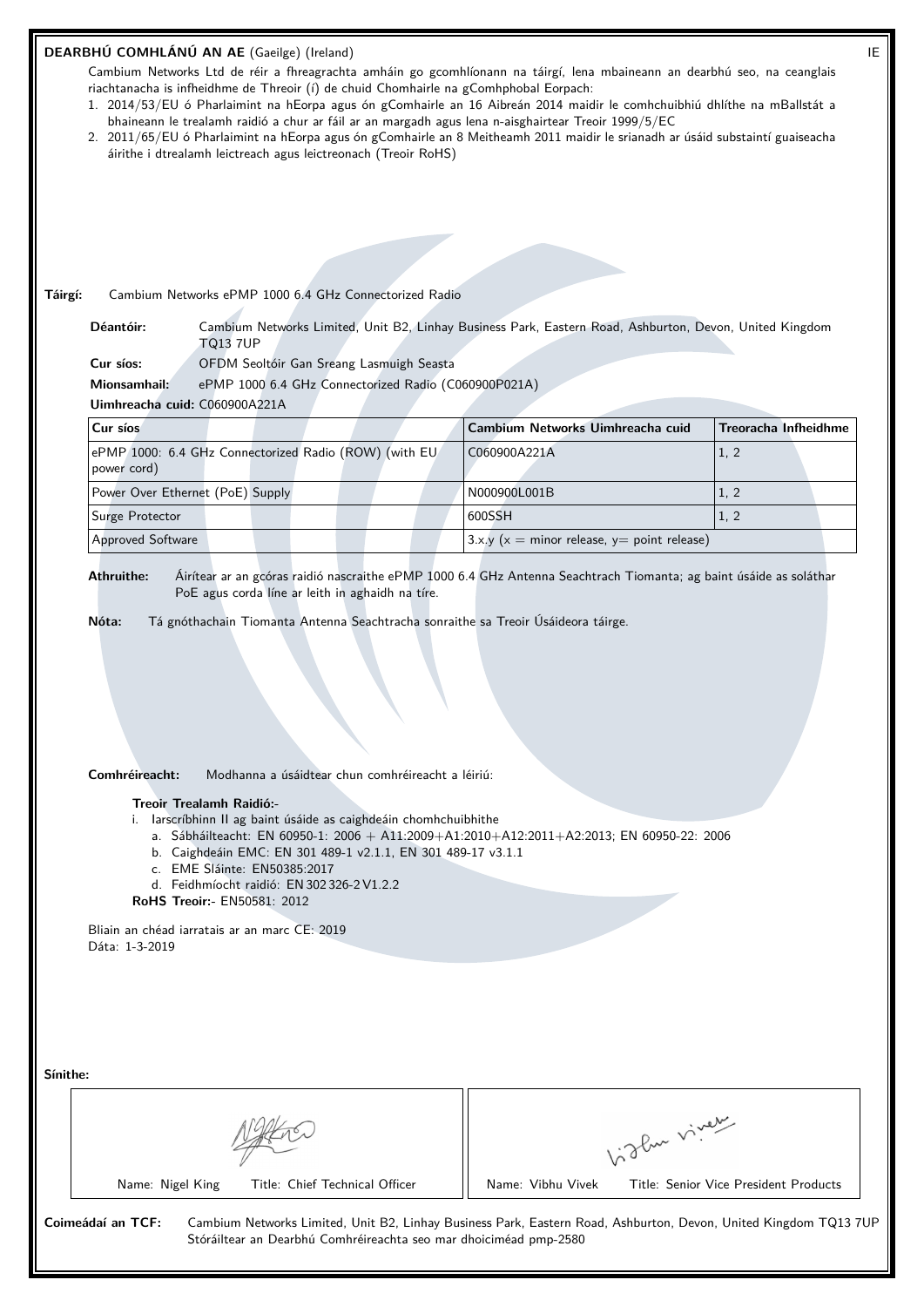## **DICHIARAZIONE DI CONFORMITÀ DELL'UE** (Italiano) (Italy) **IT**

Cambium Networks Ltd dichiara sotto la sua esclusiva responsabilità che i prodotti ai quali si riferisce la presente dichiarazione sono conformi ai requisiti essenziali applicabili della seguente Direttiva del Consiglio delle Comunità europee:

- 1. 2014/53/EU del Parlamento europeo e del Consiglio, del 16 aprile 2014, sull'armonizzazione delle legislazioni degli Stati membri relative alla messa a disposizione sul mercato di apparecchiature radio e che abroga la direttiva 1999/5/CE
- 2. 2011/65/EU del Parlamento europeo e del Consiglio, dell'8 giugno 2011, sulla restrizione dell'uso di determinate sostanze pericolose nelle apparecchiature elettriche ed elettroniche (direttiva RoHS)

| Cambium Networks Limited, Unit B2, Linhay Business Park, Eastern Road, Ashburton, Devon, United Kingdom<br><b>Fabbricante:</b><br><b>TQ13 7UP</b>                                                                                                                                                           |                                                   |             |                       |  |
|-------------------------------------------------------------------------------------------------------------------------------------------------------------------------------------------------------------------------------------------------------------------------------------------------------------|---------------------------------------------------|-------------|-----------------------|--|
| <b>Descrizione:</b><br>Ricetrasmettitore wireless esterno fisso OFDM                                                                                                                                                                                                                                        |                                                   |             |                       |  |
| Modello:<br>ePMP 1000 6.4 GHz Connectorized Radio (C060900P021A)                                                                                                                                                                                                                                            |                                                   |             |                       |  |
| Numeri di parte: C060900A221A                                                                                                                                                                                                                                                                               |                                                   |             |                       |  |
| <b>Descrizione</b>                                                                                                                                                                                                                                                                                          | Cambium Networks Numeri di parte                  |             | Direttive applicabili |  |
| ePMP 1000: 6.4 GHz Connectorized Radio (ROW) (with EU<br>power cord)                                                                                                                                                                                                                                        | C060900A221A                                      |             | 1, 2                  |  |
| Power Over Ethernet (PoE) Supply                                                                                                                                                                                                                                                                            | N000900L001B                                      |             | 1, 2                  |  |
| Surge Protector                                                                                                                                                                                                                                                                                             | 600SSH                                            |             | 1, 2                  |  |
| <b>Approved Software</b>                                                                                                                                                                                                                                                                                    | 3.x.y ( $x =$ minor release, $y =$ point release) |             |                       |  |
|                                                                                                                                                                                                                                                                                                             |                                                   |             |                       |  |
| Conformità:<br>Metodi usati per dimostrare la conformità:<br>Direttiva sulle apparecchiature radio:-<br>i. Allegato II utilizzando norme armonizzate<br>a. Sicurezza: EN 60950-1: 2006 + A11:2009+A1:2010+A12:2011+A2:2013; EN 60950-22: 2006<br>b. Standard EMC: EN 301 489-1 v2.1.1, EN 301 489-17 v3.1.1 |                                                   |             |                       |  |
| c. Salute: EN50385:2017                                                                                                                                                                                                                                                                                     |                                                   |             |                       |  |
| d. Prestazione radio: EN 302 326-2 V1.2.2<br>Direttiva ROHS: EN50581: 2012                                                                                                                                                                                                                                  |                                                   |             |                       |  |
| Anno della prima applicazione del marchio CE: 2019<br>Datato: 1-3-2019                                                                                                                                                                                                                                      |                                                   |             |                       |  |
|                                                                                                                                                                                                                                                                                                             |                                                   |             |                       |  |
|                                                                                                                                                                                                                                                                                                             |                                                   |             |                       |  |
|                                                                                                                                                                                                                                                                                                             |                                                   | Light viver |                       |  |

Questa Dichiarazione di conformità è archiviata come documento pmp-2580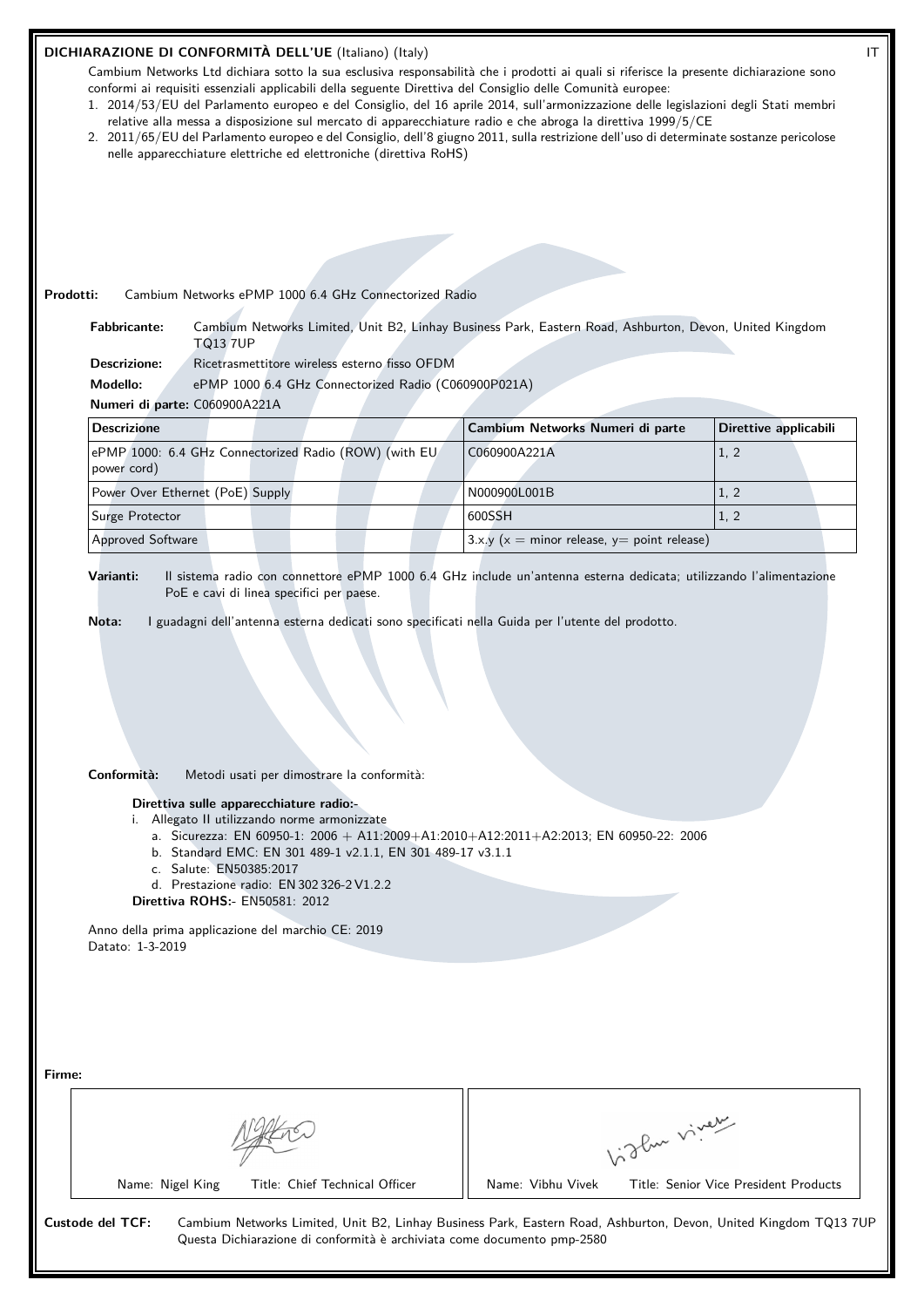|           |                                                                                                | ES ATBILSTĪBAS DEKLARĀCIJA (Lettneska) (Latvia)                                                                                                                                                                                                                                                                                                                                                                    |                                                                                                                                                                                                             | LV                                    |
|-----------|------------------------------------------------------------------------------------------------|--------------------------------------------------------------------------------------------------------------------------------------------------------------------------------------------------------------------------------------------------------------------------------------------------------------------------------------------------------------------------------------------------------------------|-------------------------------------------------------------------------------------------------------------------------------------------------------------------------------------------------------------|---------------------------------------|
|           |                                                                                                | Kopienu Padomes (-u) direktīvas (-u) pamatprasībām:                                                                                                                                                                                                                                                                                                                                                                | Cambium Networks Ltd ar pilnu atbildību paziņo, ka produkti, uz kuriem attiecas šī deklarācija, atbilst piemērojamajām Eiropas                                                                              |                                       |
|           |                                                                                                |                                                                                                                                                                                                                                                                                                                                                                                                                    | 1. 2014/53/EU Eiropas Parlamenta un Padomes Lēmums (2014. gada 16. aprīlis) par dalībvalstu tiesību aktu saskaņošanu attiecībā                                                                              |                                       |
|           |                                                                                                | uz radioiekārtu pieejamību tirgū un Direktīvas atcelšanu 1999/5/EC                                                                                                                                                                                                                                                                                                                                                 | 2. 2011/65/EU Eiropas Parlamenta un Padomes Regula (2011. gada 8. jūnijs) par dažu bīstamu vielu izmantošanas ierobežošanu                                                                                  |                                       |
|           |                                                                                                | elektriskās un elektroniskās iekārtās (RoHS direktīva)                                                                                                                                                                                                                                                                                                                                                             |                                                                                                                                                                                                             |                                       |
|           |                                                                                                |                                                                                                                                                                                                                                                                                                                                                                                                                    |                                                                                                                                                                                                             |                                       |
|           |                                                                                                |                                                                                                                                                                                                                                                                                                                                                                                                                    |                                                                                                                                                                                                             |                                       |
|           |                                                                                                |                                                                                                                                                                                                                                                                                                                                                                                                                    |                                                                                                                                                                                                             |                                       |
|           |                                                                                                |                                                                                                                                                                                                                                                                                                                                                                                                                    |                                                                                                                                                                                                             |                                       |
| Produkti: |                                                                                                | Cambium Networks ePMP 1000 6.4 GHz Connectorized Radio                                                                                                                                                                                                                                                                                                                                                             |                                                                                                                                                                                                             |                                       |
|           | Ražotājs:<br><b>TQ13 7UP</b>                                                                   |                                                                                                                                                                                                                                                                                                                                                                                                                    | Cambium Networks Limited, Unit B2, Linhay Business Park, Eastern Road, Ashburton, Devon, United Kingdom                                                                                                     |                                       |
|           | Apraksts:                                                                                      | OFDM fiksēta ārtelpu bezvadu uztvērējs                                                                                                                                                                                                                                                                                                                                                                             |                                                                                                                                                                                                             |                                       |
|           | <b>Modelis:</b>                                                                                | ePMP 1000 6.4 GHz Connectorized Radio (C060900P021A)                                                                                                                                                                                                                                                                                                                                                               |                                                                                                                                                                                                             |                                       |
|           | Daļas numuri: C060900A221A                                                                     |                                                                                                                                                                                                                                                                                                                                                                                                                    |                                                                                                                                                                                                             |                                       |
|           | <b>Apraksts</b>                                                                                |                                                                                                                                                                                                                                                                                                                                                                                                                    | Cambium Networks Dalas numuri                                                                                                                                                                               | Piemērojamās<br>direktīvas            |
|           | power cord)                                                                                    | ePMP 1000: 6.4 GHz Connectorized Radio (ROW) (with EU                                                                                                                                                                                                                                                                                                                                                              | C060900A221A                                                                                                                                                                                                | 1, 2                                  |
|           | Power Over Ethernet (PoE) Supply                                                               |                                                                                                                                                                                                                                                                                                                                                                                                                    | N000900L001B                                                                                                                                                                                                | 1, 2                                  |
|           | Surge Protector                                                                                |                                                                                                                                                                                                                                                                                                                                                                                                                    | 600SSH                                                                                                                                                                                                      | 1, 2                                  |
|           | Approved Software                                                                              |                                                                                                                                                                                                                                                                                                                                                                                                                    | $3.x.y(x = minor release, y = point release)$                                                                                                                                                               |                                       |
|           | vadus katrā valstī.<br>Piezīme:<br>Atbilstība:<br>Radioiekārtu direktīva:-<br>Datets: 1-3-2019 | Īpašie ārējās antenas ieguvumi ir norādīti produkta lietotāja rokasgrāmatā.<br>Metodes, ko izmanto, lai pierādītu atbilstību:<br>i. Il pielikums, izmantojot saskaņotus standartus<br>b. EMC standarti: EN 301 489-1 v2.1.1, EN 301 489-17 v3.1.1<br>c. Veselība EME: EN50385:2017<br>d. Radio veikums: EN 302 326-2 V1.2.2<br><b>ROHS direktīva:</b> EN50581: 2012<br>CE marķējuma pirmās piemērošanas gads: 2019 | ePMP 1000 6.4 GHz konekcionizētā radiosistēma ietver speciālu ārējo antenu; izmantojot PoE piegādi un īpašas līnijas<br>a. Drošība: EN 60950-1: 2006 + A11:2009+A1:2010+A12:2011+A2:2013; EN 60950-22: 2006 |                                       |
| Paraksti: |                                                                                                |                                                                                                                                                                                                                                                                                                                                                                                                                    |                                                                                                                                                                                                             |                                       |
|           |                                                                                                |                                                                                                                                                                                                                                                                                                                                                                                                                    | Vight vivey                                                                                                                                                                                                 |                                       |
|           | Name: Nigel King                                                                               | Title: Chief Technical Officer                                                                                                                                                                                                                                                                                                                                                                                     | Name: Vibhu Vivek                                                                                                                                                                                           | Title: Senior Vice President Products |
|           | TCF glabātājs:                                                                                 | Šī atbilstības deklarācija tiek saglabāta kā dokuments pmp-2580                                                                                                                                                                                                                                                                                                                                                    | Cambium Networks Limited, Unit B2, Linhay Business Park, Eastern Road, Ashburton, Devon, United Kingdom TQ13 7UP                                                                                            |                                       |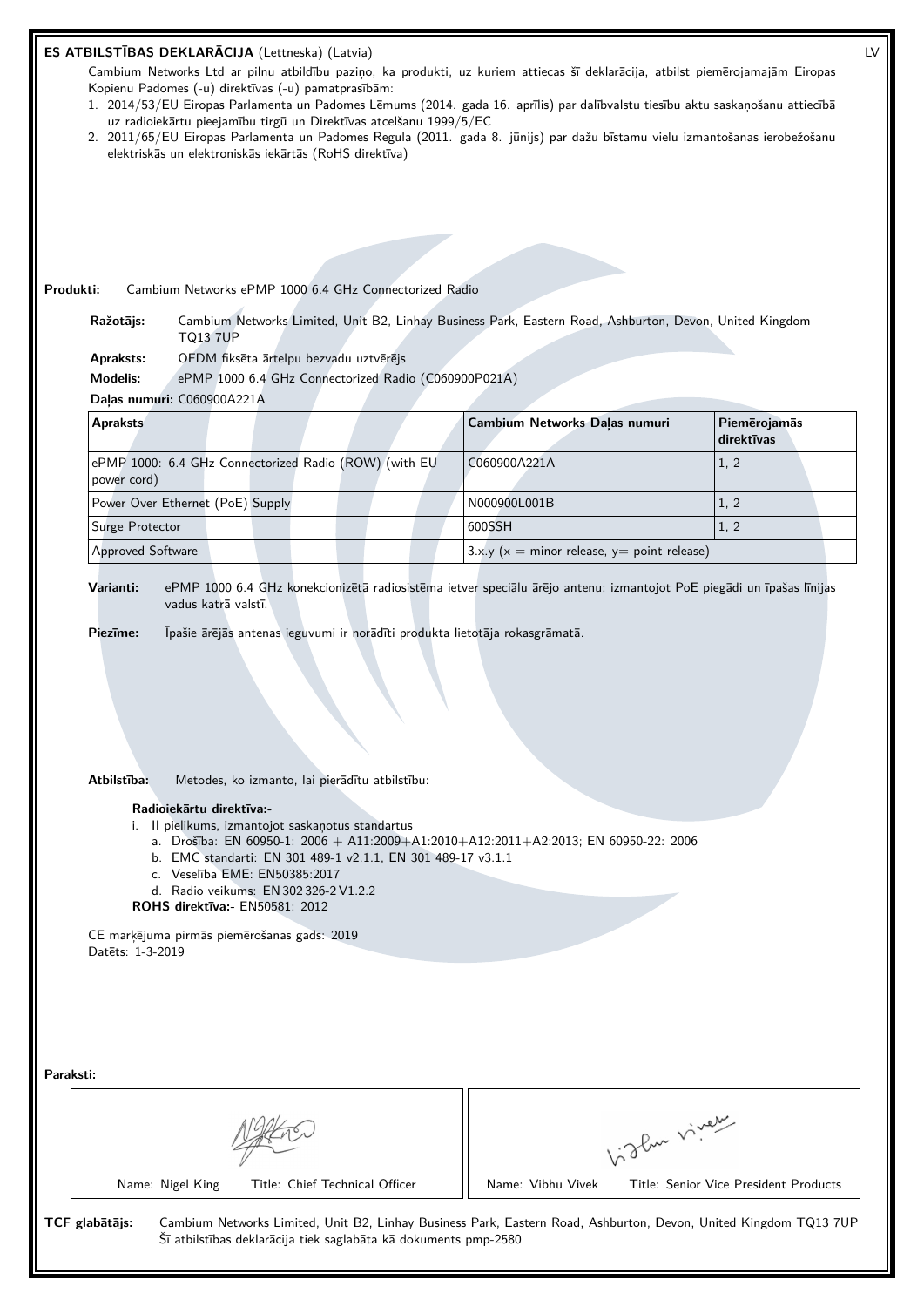| (-y) Europos Bendrijy Tarybos:   | ES ATITIKTIES DEKLARACIJA (Litháíska) (Lithuania)<br>ryšio įrenginių tiekimu rinkai, suderinimo, panaikinanti direktyvą 1999/5/EC                                                                                                    | Cambium Networks Ltd su visa atsakomybe, deklaruoja, kad gaminiai, kuriems ši deklaracija yra susiję, atitinka esminius šios direktyvos<br>1. 2014/53/EU 2014 m. balandžio 16 d. Europos Parlamento ir Tarybos direktyva dėl valstybių narių įstatymų, susijusių su radijo<br>2. 2011/65/EU 2011 m. birželio 8 d. Europos Parlamento ir Tarybos reglamentas dėl tam tikrų pavojingų medžiagų naudojimo<br>elektros ir elektroninėje įrangoje apribojimo (Pavojingų medžiagų naudojimo apribojimo direktyva) |             |                                       |
|----------------------------------|--------------------------------------------------------------------------------------------------------------------------------------------------------------------------------------------------------------------------------------|-------------------------------------------------------------------------------------------------------------------------------------------------------------------------------------------------------------------------------------------------------------------------------------------------------------------------------------------------------------------------------------------------------------------------------------------------------------------------------------------------------------|-------------|---------------------------------------|
|                                  |                                                                                                                                                                                                                                      |                                                                                                                                                                                                                                                                                                                                                                                                                                                                                                             |             |                                       |
| Produktai:                       | Cambium Networks ePMP 1000 6.4 GHz Connectorized Radio                                                                                                                                                                               |                                                                                                                                                                                                                                                                                                                                                                                                                                                                                                             |             |                                       |
| Gamintojas:                      | <b>TQ13 7UP</b>                                                                                                                                                                                                                      | Cambium Networks Limited, Unit B2, Linhay Business Park, Eastern Road, Ashburton, Devon, United Kingdom                                                                                                                                                                                                                                                                                                                                                                                                     |             |                                       |
| Apibūdinimas:<br><b>Modelis:</b> | OFDM fiksuoto lauko belaidžio transceiver<br>ePMP 1000 6.4 GHz Connectorized Radio (C060900P021A)                                                                                                                                    |                                                                                                                                                                                                                                                                                                                                                                                                                                                                                                             |             |                                       |
| Dalies numeriai: C060900A221A    |                                                                                                                                                                                                                                      |                                                                                                                                                                                                                                                                                                                                                                                                                                                                                                             |             |                                       |
| Apibūdinimas                     |                                                                                                                                                                                                                                      | Cambium Networks Dalies numeriai                                                                                                                                                                                                                                                                                                                                                                                                                                                                            |             | <b>Taikomos direktyvos</b>            |
| power cord)                      | ePMP 1000: 6.4 GHz Connectorized Radio (ROW) (with EU                                                                                                                                                                                | C060900A221A                                                                                                                                                                                                                                                                                                                                                                                                                                                                                                |             | 1, 2                                  |
| Power Over Ethernet (PoE) Supply |                                                                                                                                                                                                                                      | N000900L001B                                                                                                                                                                                                                                                                                                                                                                                                                                                                                                |             | 1, 2                                  |
| Surge Protector                  |                                                                                                                                                                                                                                      | 600SSH                                                                                                                                                                                                                                                                                                                                                                                                                                                                                                      |             | 1, 2                                  |
| Approved Software                |                                                                                                                                                                                                                                      | 3.x.y ( $x =$ minor release, $y =$ point release)                                                                                                                                                                                                                                                                                                                                                                                                                                                           |             |                                       |
| Atitiktis:                       | Atitikties įrodymui taikomi metodai:<br><b>Radio Equipment Directive:-</b><br>i. Il priedas, kuriame naudojami suderinti standartai<br>b. EMC standartai: EN 301 489-1 v2.1.1, EN 301 489-17 v3.1.1<br>c. Sveikata EME: EN50385:2017 | a. Saugumas: EN 60950-1: 2006 + A11:2009+A1:2010+A12:2011+A2:2013; EN 60950-22: 2006                                                                                                                                                                                                                                                                                                                                                                                                                        |             |                                       |
|                                  | d. Radijo veikimas: EN 302 326-2 V1.2.2<br>ROHS direktyva:- EN50581: 2012                                                                                                                                                            |                                                                                                                                                                                                                                                                                                                                                                                                                                                                                                             |             |                                       |
| Data: 1-3-2019                   | CE ženklo pirmojo taikymo metai: 2019                                                                                                                                                                                                |                                                                                                                                                                                                                                                                                                                                                                                                                                                                                                             |             |                                       |
| Parašai:                         |                                                                                                                                                                                                                                      |                                                                                                                                                                                                                                                                                                                                                                                                                                                                                                             |             |                                       |
|                                  |                                                                                                                                                                                                                                      |                                                                                                                                                                                                                                                                                                                                                                                                                                                                                                             | Light vivey |                                       |
| Name: Nigel King                 | Title: Chief Technical Officer                                                                                                                                                                                                       | Name: Vibhu Vivek                                                                                                                                                                                                                                                                                                                                                                                                                                                                                           |             | Title: Senior Vice President Products |
| <b>TCF</b> valdytojas:           | Ši atitikties deklaracija saugoma kaip dokumentas pmp-2580                                                                                                                                                                           | Cambium Networks Limited, Unit B2, Linhay Business Park, Eastern Road, Ashburton, Devon, United Kingdom TQ13 7UP                                                                                                                                                                                                                                                                                                                                                                                            |             |                                       |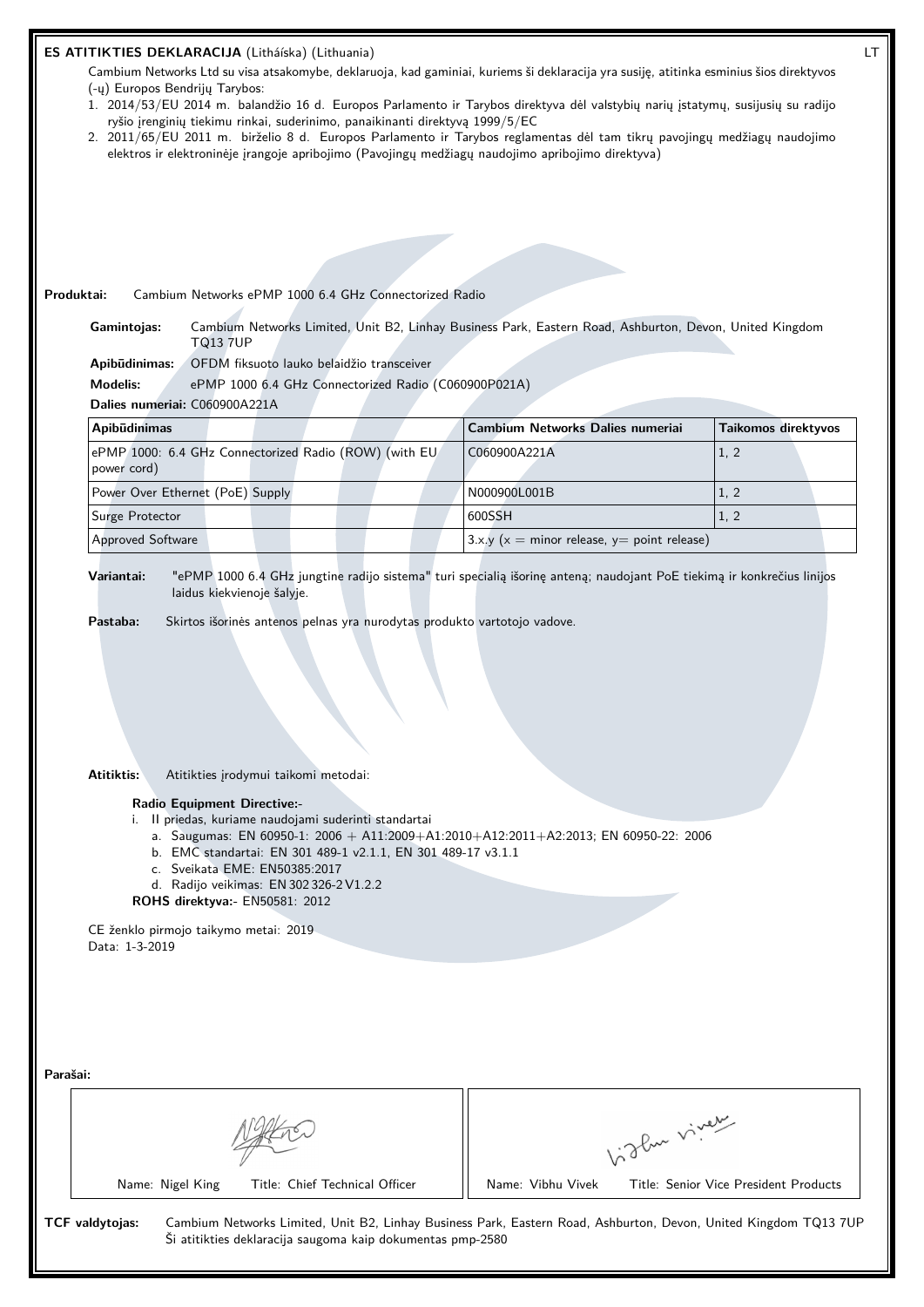| Prodotti:<br>Cambium Networks ePMP 1000 6.4 GHz Connectorized Radio<br>Fabbrikant:<br><b>TQ13 7UP</b><br><b>OFDM Transceiver Wireless Fixed Outdoor</b><br>Deskrizzjoni:<br>Mudell:<br>ePMP 1000 6.4 GHz Connectorized Radio (C060900P021A)<br>Numri ta 'parti: C060900A221A<br><b>Deskrizzjoni</b>                      | Cambium Networks Limited, Unit B2, Linhay Business Park, Eastern Road, Ashburton, Devon, United Kingdom |                       |
|--------------------------------------------------------------------------------------------------------------------------------------------------------------------------------------------------------------------------------------------------------------------------------------------------------------------------|---------------------------------------------------------------------------------------------------------|-----------------------|
|                                                                                                                                                                                                                                                                                                                          |                                                                                                         |                       |
|                                                                                                                                                                                                                                                                                                                          |                                                                                                         |                       |
|                                                                                                                                                                                                                                                                                                                          |                                                                                                         |                       |
|                                                                                                                                                                                                                                                                                                                          |                                                                                                         |                       |
|                                                                                                                                                                                                                                                                                                                          | Cambium Networks Numri ta 'parti                                                                        | Direttivi applikabbli |
| ePMP 1000: 6.4 GHz Connectorized Radio (ROW) (with EU                                                                                                                                                                                                                                                                    | C060900A221A                                                                                            | 1, 2                  |
| power cord)                                                                                                                                                                                                                                                                                                              |                                                                                                         |                       |
| Power Over Ethernet (PoE) Supply                                                                                                                                                                                                                                                                                         | N000900L001B                                                                                            | 1, 2                  |
| Surge Protector<br><b>Approved Software</b>                                                                                                                                                                                                                                                                              | 600SSH<br>3.x.y ( $x =$ minor release, $y =$ point release)                                             | 1, 2                  |
| Konformità:<br>Metodi użati biex juru l-konformità:<br>Direttiva dwar Taghmir tar-Radju:-                                                                                                                                                                                                                                |                                                                                                         |                       |
| i. Anness II bl-użu ta 'standards armonizzati<br>a. Sigurtà: EN 60950-1: 2006 + A11:2009+A1:2010+A12:2011+A2:2013; EN 60950-22: 2006<br>b. Standards EMC: EN 301 489-1 v2.1.1, EN 301 489-17 v3.1.1<br>c. Sahha EME: EN50385:2017<br>d. Prestazzjoni tar-radju: EN 302 326-2 V1.2.2<br>Id-Direttiva ROHS:- EN50581: 2012 |                                                                                                         |                       |
| Sena ta 'l-ewwel applikazzjoni tal-marka CE: 2019<br>Datata: 1-3-2019                                                                                                                                                                                                                                                    |                                                                                                         |                       |
|                                                                                                                                                                                                                                                                                                                          |                                                                                                         |                       |
|                                                                                                                                                                                                                                                                                                                          |                                                                                                         |                       |
| Firem:                                                                                                                                                                                                                                                                                                                   | Like viney                                                                                              |                       |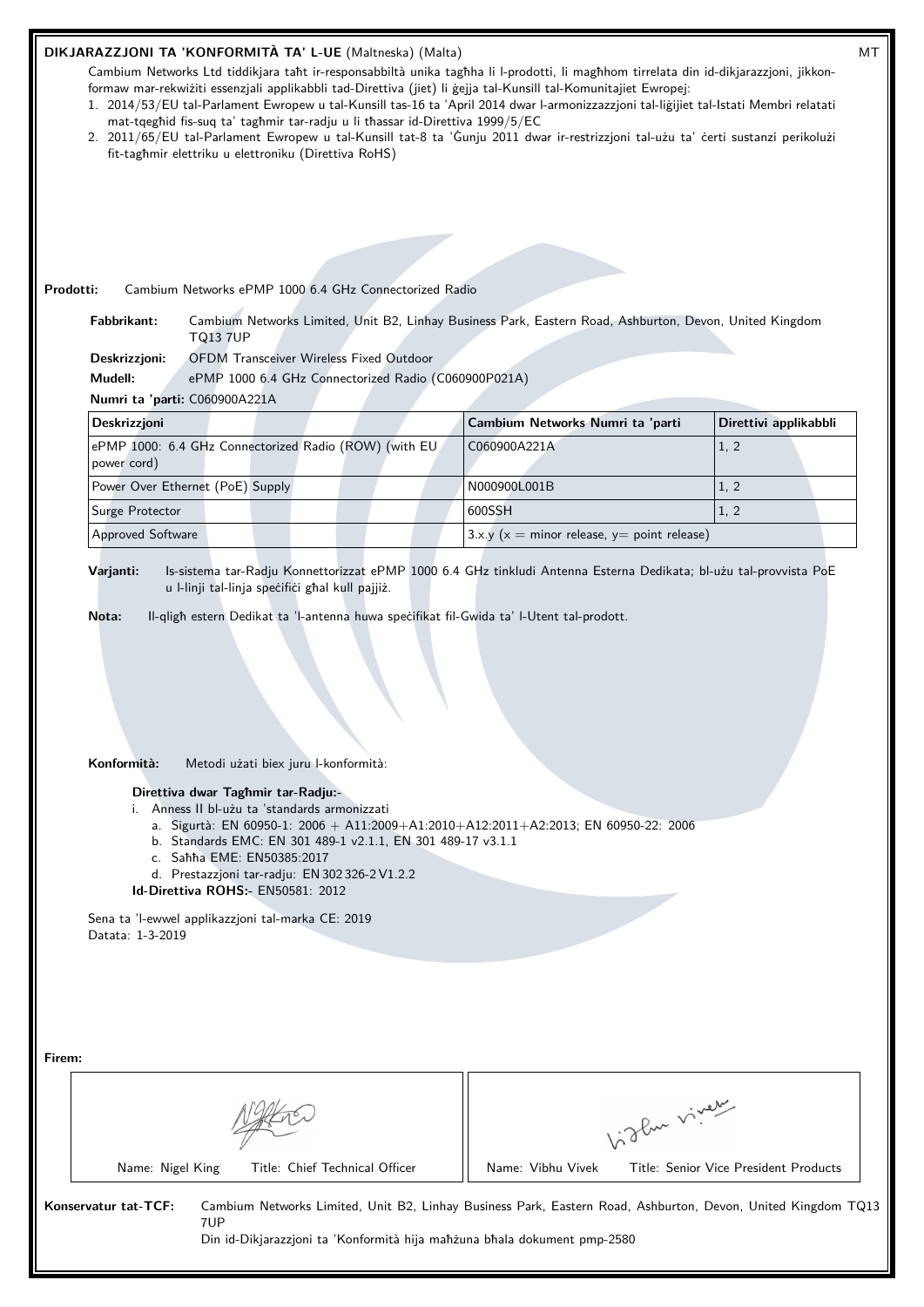|                                      | EU-VERKLARING VAN OVEREENSTEMMING (Nederlands)<br>Cambium Networks Ltd verklaart op eigen verantwoordelijkheid dat de producten waarop deze verklaring betrekking heeft, voldoen<br>aan de toepasselijke essentiële eisen van de volgende richtlijn (en) van de Raad van de Europese Gemeenschappen:<br>1. 2014/53/EU van het Europees Parlement en de Raad van 16 april 2014 betreffende de harmonisatie van de wetgevingen van de<br>lidstaten inzake het op de markt aanbieden van radioapparatuur en tot intrekking van Richtlijn 1999/5/EC<br>2. 2011/65/EU van het Europees Parlement en de Raad van 8 juni 2011 betreffende de beperking van het gebruik van bepaalde<br>gevaarlijke stoffen in elektrische en elektronische apparatuur (RoHS-richtlijn) |                                                   |             | <b>NL</b>                             |
|--------------------------------------|-----------------------------------------------------------------------------------------------------------------------------------------------------------------------------------------------------------------------------------------------------------------------------------------------------------------------------------------------------------------------------------------------------------------------------------------------------------------------------------------------------------------------------------------------------------------------------------------------------------------------------------------------------------------------------------------------------------------------------------------------------------------|---------------------------------------------------|-------------|---------------------------------------|
| Producten:                           | Cambium Networks ePMP 1000 6.4 GHz Connectorized Radio                                                                                                                                                                                                                                                                                                                                                                                                                                                                                                                                                                                                                                                                                                          |                                                   |             |                                       |
| Fabrikant:                           | Cambium Networks Limited, Unit B2, Linhay Business Park, Eastern Road, Ashburton, Devon, United<br>Kingdom TQ13 7UP                                                                                                                                                                                                                                                                                                                                                                                                                                                                                                                                                                                                                                             |                                                   |             |                                       |
| <b>Beschrijving:</b>                 | OFDM Vaste draadloze buiten transceiver                                                                                                                                                                                                                                                                                                                                                                                                                                                                                                                                                                                                                                                                                                                         |                                                   |             |                                       |
| Model:                               | ePMP 1000 6.4 GHz Connectorized Radio (C060900P021A)                                                                                                                                                                                                                                                                                                                                                                                                                                                                                                                                                                                                                                                                                                            |                                                   |             |                                       |
| Onderdeelnummers: C060900A221A       |                                                                                                                                                                                                                                                                                                                                                                                                                                                                                                                                                                                                                                                                                                                                                                 |                                                   |             |                                       |
| <b>Beschrijving</b>                  |                                                                                                                                                                                                                                                                                                                                                                                                                                                                                                                                                                                                                                                                                                                                                                 | <b>Cambium Networks Onderdeelnummers</b>          |             | <b>Toepasselijke</b><br>richtlijnen   |
| power cord)                          | ePMP 1000: 6.4 GHz Connectorized Radio (ROW) (with EU                                                                                                                                                                                                                                                                                                                                                                                                                                                                                                                                                                                                                                                                                                           | C060900A221A                                      |             | 1, 2                                  |
| Power Over Ethernet (PoE) Supply     |                                                                                                                                                                                                                                                                                                                                                                                                                                                                                                                                                                                                                                                                                                                                                                 | N000900L001B                                      |             | 1, 2                                  |
| Surge Protector                      |                                                                                                                                                                                                                                                                                                                                                                                                                                                                                                                                                                                                                                                                                                                                                                 | 600SSH                                            |             | 1, 2                                  |
| <b>Approved Software</b>             |                                                                                                                                                                                                                                                                                                                                                                                                                                                                                                                                                                                                                                                                                                                                                                 | 3.x.y ( $x =$ minor release, $y =$ point release) |             |                                       |
| Conformiteit:<br>Verouderd: 1-3-2019 | Methoden die worden gebruikt om conformiteit aan te tonen:<br>Richtlijn radioapparatuur:-<br>i. Bijlage II met behulp van geharmoniseerde normen<br>a. Veiligheid: EN 60950-1: 2006 + A11:2009+A1:2010+A12:2011+A2:2013; EN 60950-22: 2006<br>b. EMC-normen: EN 301 489-1 v2.1.1, EN 301 489-17 v3.1.1<br>c. Gezondheid EME: EN50385:2017<br>d. Radioprestaties: EN 302 326-2 V1.2.2<br>ROHS-richtlijn:- EN50581: 2012<br>Jaar van eerste toepassing van CE-markering: 2019                                                                                                                                                                                                                                                                                     |                                                   |             |                                       |
| Handtekeningen:<br>Name: Nigel King  | Title: Chief Technical Officer                                                                                                                                                                                                                                                                                                                                                                                                                                                                                                                                                                                                                                                                                                                                  | Name: Vibhu Vivek                                 | Vigla viney | Title: Senior Vice President Products |
| Bewaarder van het TCF:               | Cambium Networks Limited, Unit B2, Linhay Business Park, Eastern Road, Ashburton, Devon, United Kingdom TQ13<br>7UP<br>Deze conformiteitsverklaring wordt opgeslagen als document pmp-2580                                                                                                                                                                                                                                                                                                                                                                                                                                                                                                                                                                      |                                                   |             |                                       |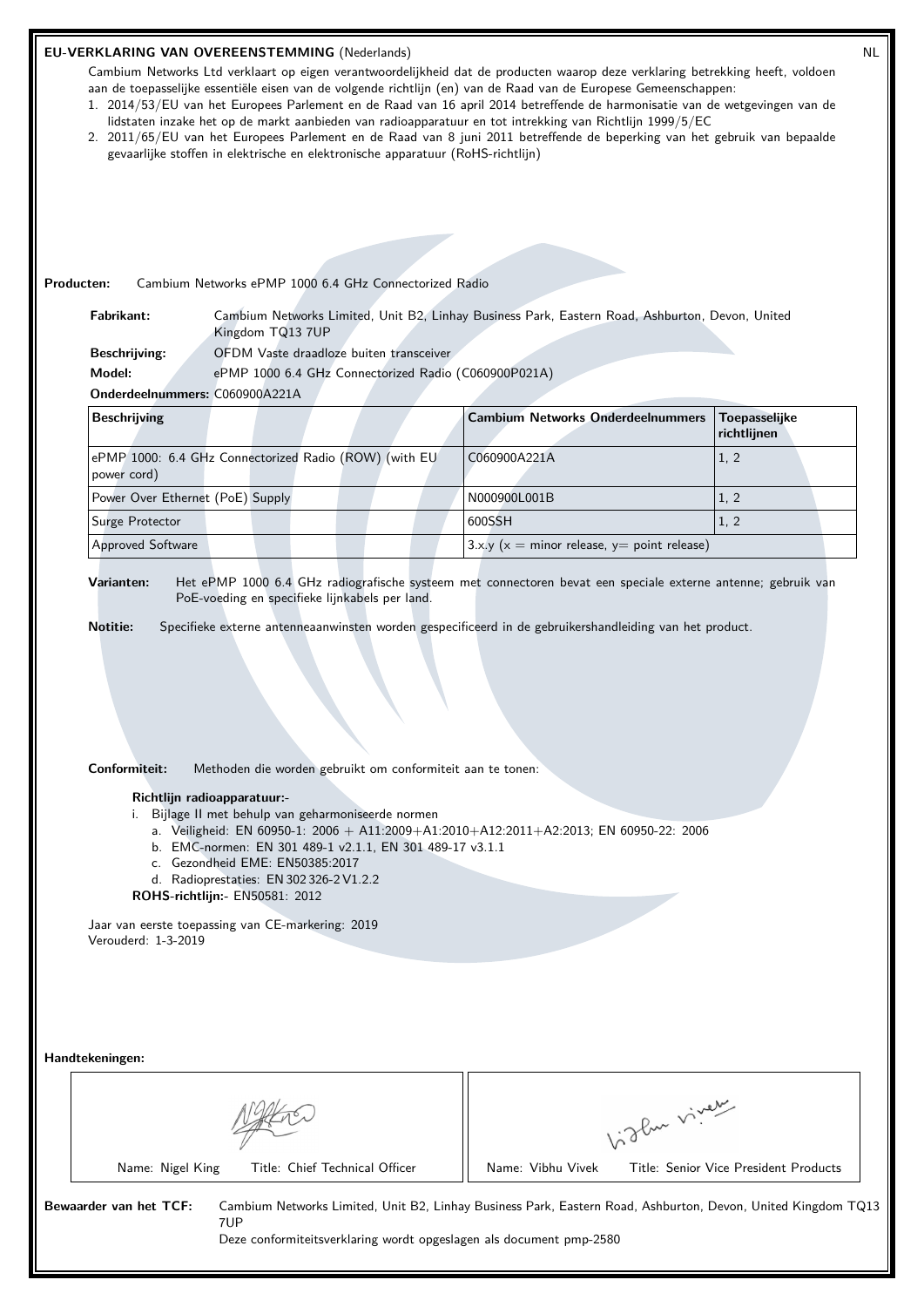| Produkter:                         | elektronisk utstyr (RoHS-direktivet)                                                                                                                                                                                                        | <b>EU-ERKLÆRING OM OVERENSSTEMMELSE (Norsk) (Norway)</b><br>kravene i følgende direktiv (er) av Rådet for De europeiske fellesskap:<br>geliggjøring på markedet av radioutstyr og opphevelse av direktiv 1999/5/EC<br>Cambium Networks ePMP 1000 6.4 GHz Connectorized Radio | Cambium Networks Ltd erklærer på eget ansvar at produktene som denne erklæringen vedrører, overholder de gjeldende grunnleggende<br>1. 2014/53/EU av Europaparlamentet og Rådet av 16. april 2014 om harmonisering av medlemsstaternes lovgivning om tilgjen-<br>2. 2011/65/EU av Europaparlamentet og Rådet av 8. juni 2011 om begrensning av bruken av visse farlige stoffer i elektrisk og |              |                                       | <b>NC</b> |
|------------------------------------|---------------------------------------------------------------------------------------------------------------------------------------------------------------------------------------------------------------------------------------------|------------------------------------------------------------------------------------------------------------------------------------------------------------------------------------------------------------------------------------------------------------------------------|-----------------------------------------------------------------------------------------------------------------------------------------------------------------------------------------------------------------------------------------------------------------------------------------------------------------------------------------------------------------------------------------------|--------------|---------------------------------------|-----------|
| Produsent:                         | <b>TQ13 7UP</b>                                                                                                                                                                                                                             |                                                                                                                                                                                                                                                                              | Cambium Networks Limited, Unit B2, Linhay Business Park, Eastern Road, Ashburton, Devon, United Kingdom                                                                                                                                                                                                                                                                                       |              |                                       |           |
| <b>Beskrivelse:</b>                |                                                                                                                                                                                                                                             | OFDM Fast Outdoor Wireless Transceiver                                                                                                                                                                                                                                       |                                                                                                                                                                                                                                                                                                                                                                                               |              |                                       |           |
| Modell:                            |                                                                                                                                                                                                                                             | ePMP 1000 6.4 GHz Connectorized Radio (C060900P021A)                                                                                                                                                                                                                         |                                                                                                                                                                                                                                                                                                                                                                                               |              |                                       |           |
| Artikkelnummer: C060900A221A       |                                                                                                                                                                                                                                             |                                                                                                                                                                                                                                                                              |                                                                                                                                                                                                                                                                                                                                                                                               |              |                                       |           |
| <b>Beskrivelse</b>                 |                                                                                                                                                                                                                                             |                                                                                                                                                                                                                                                                              | <b>Cambium Networks Artikkelnummer</b>                                                                                                                                                                                                                                                                                                                                                        |              | Gjeldende direktiver                  |           |
| power cord)                        |                                                                                                                                                                                                                                             | ePMP 1000: 6.4 GHz Connectorized Radio (ROW) (with EU                                                                                                                                                                                                                        | C060900A221A                                                                                                                                                                                                                                                                                                                                                                                  |              | 1, 2                                  |           |
| Power Over Ethernet (PoE) Supply   |                                                                                                                                                                                                                                             |                                                                                                                                                                                                                                                                              | N000900L001B                                                                                                                                                                                                                                                                                                                                                                                  |              | 1, 2                                  |           |
| Surge Protector                    |                                                                                                                                                                                                                                             |                                                                                                                                                                                                                                                                              | 600SSH                                                                                                                                                                                                                                                                                                                                                                                        |              | 1, 2                                  |           |
| Approved Software                  |                                                                                                                                                                                                                                             |                                                                                                                                                                                                                                                                              | 3.x.y ( $x =$ minor release, $y =$ point release)                                                                                                                                                                                                                                                                                                                                             |              |                                       |           |
| Merk:<br>Overensstemmelse:         | Direktiv om radioutstyr:-<br>i. Vedlegg II ved bruk av harmoniserte standarder<br>c. Helse EME: EN50385:2017<br>d. Radio ytelse: EN 302 326-2 V1.2.2<br><b>ROHS-direktivet:- EN50581: 2012</b><br>År for første påføring av CE-merket: 2019 | Dedikert ekstern antenne gevinster er spesifisert i produktets brukerhåndbok.<br>Metoder som brukes til å demonstrere samsvar:<br>b. EMC standarder: EN 301 489-1 v2.1.1, EN 301 489-17 v3.1.1                                                                               | a. Sikkerhet: EN 60950-1: 2006 + A11:2009+A1:2010+A12:2011+A2:2013; EN 60950-22: 2006                                                                                                                                                                                                                                                                                                         |              |                                       |           |
| Datert: 1-3-2019<br>Signaturer:    |                                                                                                                                                                                                                                             |                                                                                                                                                                                                                                                                              |                                                                                                                                                                                                                                                                                                                                                                                               | birthe vivey |                                       |           |
| Name: Nigel King<br>Keeper av TCF: |                                                                                                                                                                                                                                             | Title: Chief Technical Officer<br>Denne samsvarserklæringen er lagret som dokument pmp-2580                                                                                                                                                                                  | Name: Vibhu Vivek<br>Cambium Networks Limited, Unit B2, Linhay Business Park, Eastern Road, Ashburton, Devon, United Kingdom TQ13 7UP                                                                                                                                                                                                                                                         |              | Title: Senior Vice President Products |           |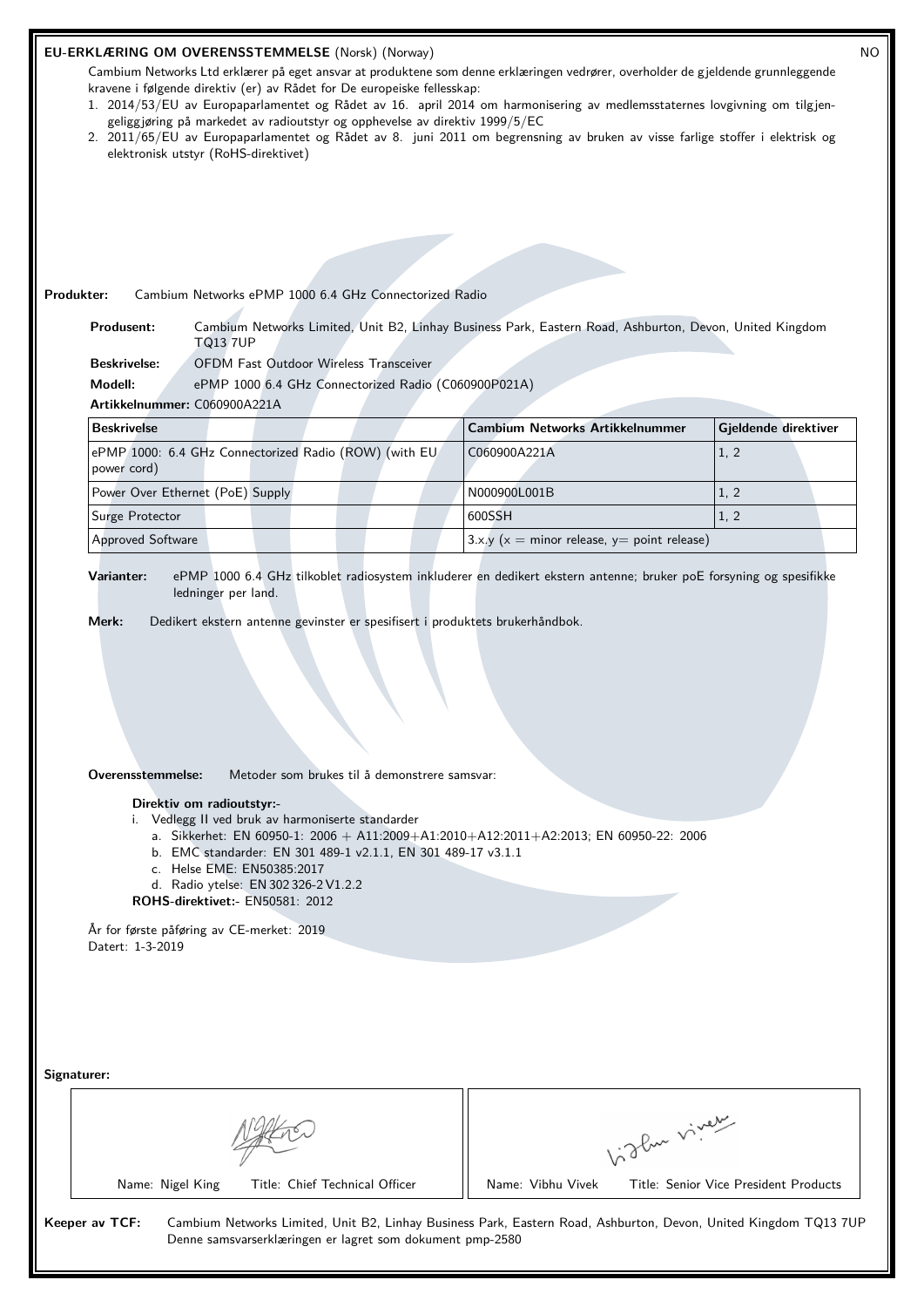|                                | DEKLARACJA ZGODNOŚCI UE (Polskie) (Poland)<br>Cambium Networks Ltd oświadcza na swoją wyłączną odpowiedzialność, że produkty, do których odnosi się niniejsza deklaracja, są<br>zgodne z mającymi zastosowanie zasadniczymi wymogami następującej dyrektywy Rady (ów) Rady Wspólnot Europejskich:<br>1. 2014/53/EU Parlamentu Europejskiego i Rady z dnia 16 kwietnia 2014 r. w sprawie harmonizacji ustawodawstw Państw Członkows-<br>kich odnoszących się do udostępniania na rynku urządzeń radiowych i uchylająca dyrektywę 1999/5/EC<br>2. 2011/65/EU Parlamentu Europejskiego i Rady z dnia 8 czerwca 2011 r. w sprawie ograniczenia stosowania niektórych niebez-<br>piecznych substancji w sprzęcie elektrycznym i elektronicznym (dyrektywa RoHS) |                               |                          |
|--------------------------------|------------------------------------------------------------------------------------------------------------------------------------------------------------------------------------------------------------------------------------------------------------------------------------------------------------------------------------------------------------------------------------------------------------------------------------------------------------------------------------------------------------------------------------------------------------------------------------------------------------------------------------------------------------------------------------------------------------------------------------------------------------|-------------------------------|--------------------------|
| Produkty:<br><b>Producent:</b> | Cambium Networks ePMP 1000 6.4 GHz Connectorized Radio<br>Cambium Networks Limited, Unit B2, Linhay Business Park, Eastern Road, Ashburton, Devon, United Kingdom<br><b>TQ13 7UP</b>                                                                                                                                                                                                                                                                                                                                                                                                                                                                                                                                                                       |                               |                          |
| Opis:                          | OFDM Stały zewnętrzny bezprzewodowy nadajnik-odbiornik                                                                                                                                                                                                                                                                                                                                                                                                                                                                                                                                                                                                                                                                                                     |                               |                          |
| Model:                         | ePMP 1000 6.4 GHz Connectorized Radio (C060900P021A)                                                                                                                                                                                                                                                                                                                                                                                                                                                                                                                                                                                                                                                                                                       |                               |                          |
|                                | Numer cześci: C060900A221A                                                                                                                                                                                                                                                                                                                                                                                                                                                                                                                                                                                                                                                                                                                                 |                               |                          |
| Opis                           |                                                                                                                                                                                                                                                                                                                                                                                                                                                                                                                                                                                                                                                                                                                                                            | Cambium Networks Numer części | Odpowiednie<br>dyrektywy |
| power cord)                    | ePMP 1000: 6.4 GHz Connectorized Radio (ROW) (with EU                                                                                                                                                                                                                                                                                                                                                                                                                                                                                                                                                                                                                                                                                                      | C060900A221A                  | 1, 2                     |
|                                | Power Over Ethernet (PoE) Supply                                                                                                                                                                                                                                                                                                                                                                                                                                                                                                                                                                                                                                                                                                                           | N000900L001B                  | 1, 2                     |
| Surge Protector                |                                                                                                                                                                                                                                                                                                                                                                                                                                                                                                                                                                                                                                                                                                                                                            | 600SSH                        | 1, 2                     |

**Warianty:** Zintegrowany system radiowy ePMP 1000 6.4 GHz zawiera dedykowaną antenę zewnętrzną; korzystanie z zasilania PoE i określonych przewodów liniowych dla każdego kraju.

**Uwaga:** Dedykowane zyski anteny zewnętrznej są określone w podręczniku użytkownika produktu.

Approved Software 3.x.y (x = minor release, y= point release)

**Zgodność:** Metody stosowane do wykazania zgodności:

**Dyrektywa w sprawie urządzeń radiowych:-**

i. Załącznik II wykorzystujący zharmonizowane normy

- a. Bezpieczeństwo: EN 60950-1: 2006 + A11:2009+A1:2010+A12:2011+A2:2013; EN 60950-22: 2006
- b. Standardy EMC: EN 301 489-1 v2.1.1, EN 301 489-17 v3.1.1
- c. Zdrowie EME: EN50385:2017
- d. Wydajność radiowa: EN 302 326-2 V1.2.2

**Dyrektywa ROHS:-** EN50581: 2012

Rok pierwszego zgłoszenia znaku CE: 2019 Przestarzały: 1-3-2019

| Podpisy:     |                  |                                                                          |                   |                                                                                                                  |
|--------------|------------------|--------------------------------------------------------------------------|-------------------|------------------------------------------------------------------------------------------------------------------|
|              |                  |                                                                          |                   | 12 Cur viver                                                                                                     |
|              | Name: Nigel King | Title: Chief Technical Officer                                           | Name: Vibhu Vivek | Title: Senior Vice President Products                                                                            |
| Opiekun TCF: |                  | Niniejsza Deklaracja zgodności jest przechowywana jako dokument pmp-2580 |                   | Cambium Networks Limited, Unit B2, Linhay Business Park, Eastern Road, Ashburton, Devon, United Kingdom TQ13 7UP |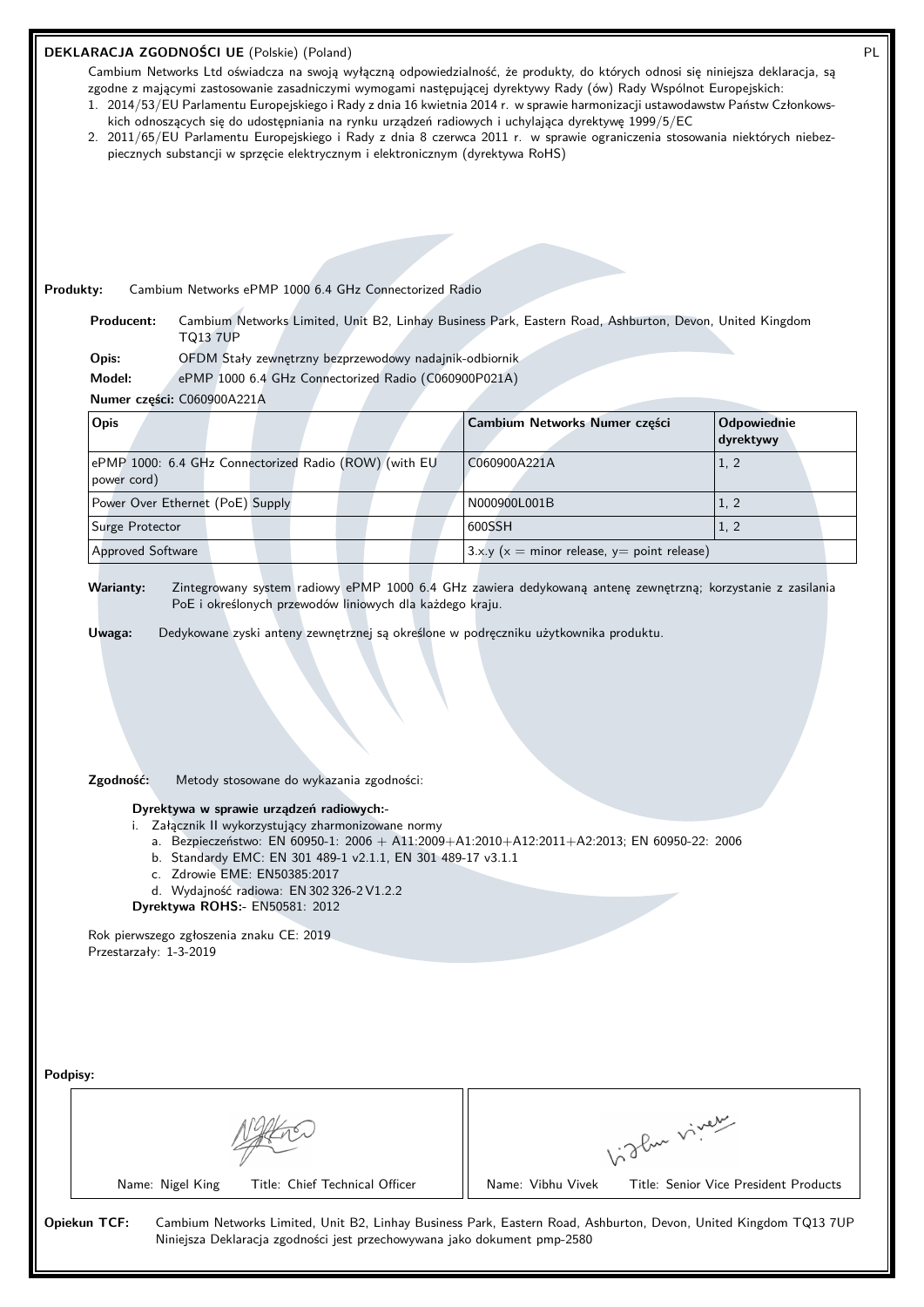## **DECLARAÇÃO DE CONFORMIDADE DA UE** (Português) (Portugal) **PT**

Cambium Networks Ltd declara, sob a sua única e inteira responsabilidade, que os produtos a que esta declaração se refere estão em conformidade com os requisitos essenciais aplicáveis da (s) seguinte (s) Directiva (s) do Conselho das Comunidades Europeias.: 1. 2014/53/EU do Parlamento Europeu e do Conselho, de 16 de abril de 2014, relativa à harmonização das legislações dos Estados-

- Membros respeitantes à disponibilização no mercado de equipamentos de rádio e que revoga a Diretiva 1999/5/EC
- 2. 2011/65/EU do Parlamento Europeu e do Conselho, de 8 de junho de 2011, relativa à restrição do uso de determinadas substâncias perigosas em equipamentos elétricos e eletrónicos (Diretiva RSP)

| <b>Fabricante:</b>                | Kingdom TQ13 7UP                                                                                                                                                                                                                                                                                                                                             | Cambium Networks Limited, Unit B2, Linhay Business Park, Eastern Road, Ashburton, Devon, United |                       |
|-----------------------------------|--------------------------------------------------------------------------------------------------------------------------------------------------------------------------------------------------------------------------------------------------------------------------------------------------------------------------------------------------------------|-------------------------------------------------------------------------------------------------|-----------------------|
| Descrição:                        | Transceptor Sem Fio Ao Ar Livre Fixo OFDM                                                                                                                                                                                                                                                                                                                    |                                                                                                 |                       |
| Modelo:                           | ePMP 1000 6.4 GHz Connectorized Radio (C060900P021A)                                                                                                                                                                                                                                                                                                         |                                                                                                 |                       |
| Números de peça: C060900A221A     |                                                                                                                                                                                                                                                                                                                                                              |                                                                                                 |                       |
| Descrição                         |                                                                                                                                                                                                                                                                                                                                                              | Cambium Networks Números de peça                                                                | Diretrizes Aplicáveis |
| power cord)                       | ePMP 1000: 6.4 GHz Connectorized Radio (ROW) (with EU                                                                                                                                                                                                                                                                                                        | C060900A221A                                                                                    | 1, 2                  |
| Power Over Ethernet (PoE) Supply  |                                                                                                                                                                                                                                                                                                                                                              | N000900L001B                                                                                    | 1, 2                  |
| Surge Protector                   |                                                                                                                                                                                                                                                                                                                                                              | 600SSH                                                                                          | 1, 2                  |
| Approved Software                 |                                                                                                                                                                                                                                                                                                                                                              | 3.x.y ( $x =$ minor release, $y =$ point release)                                               |                       |
|                                   |                                                                                                                                                                                                                                                                                                                                                              |                                                                                                 |                       |
| Conformidade:<br>Datado: 1-3-2019 | Métodos usados para demonstrar conformidade:<br>Diretiva de equipamentos de rádio:-<br>i. Anexo II, utilizando normas harmonizadas<br>b. Padrões EMC: EN 301 489-1 v2.1.1, EN 301 489-17 v3.1.1<br>c. Saúde EME: EN50385:2017<br>d. Desempenho de rádio: EN 302 326-2 V1.2.2<br>Diretriz ROHS:- EN50581: 2012<br>Ano da primeira aplicação da marca CE: 2019 | a. Segurança: EN 60950-1: 2006 + A11:2009+A1:2010+A12:2011+A2:2013; EN 60950-22: 2006           |                       |
| Assinaturas:                      |                                                                                                                                                                                                                                                                                                                                                              |                                                                                                 |                       |
|                                   |                                                                                                                                                                                                                                                                                                                                                              | Light virey                                                                                     |                       |

**Guardião do TCF:** Cambium Networks Limited, Unit B2, Linhay Business Park, Eastern Road, Ashburton, Devon, United Kingdom TQ13 7UP Esta Declaração de Conformidade é armazenada como documento pmp-2580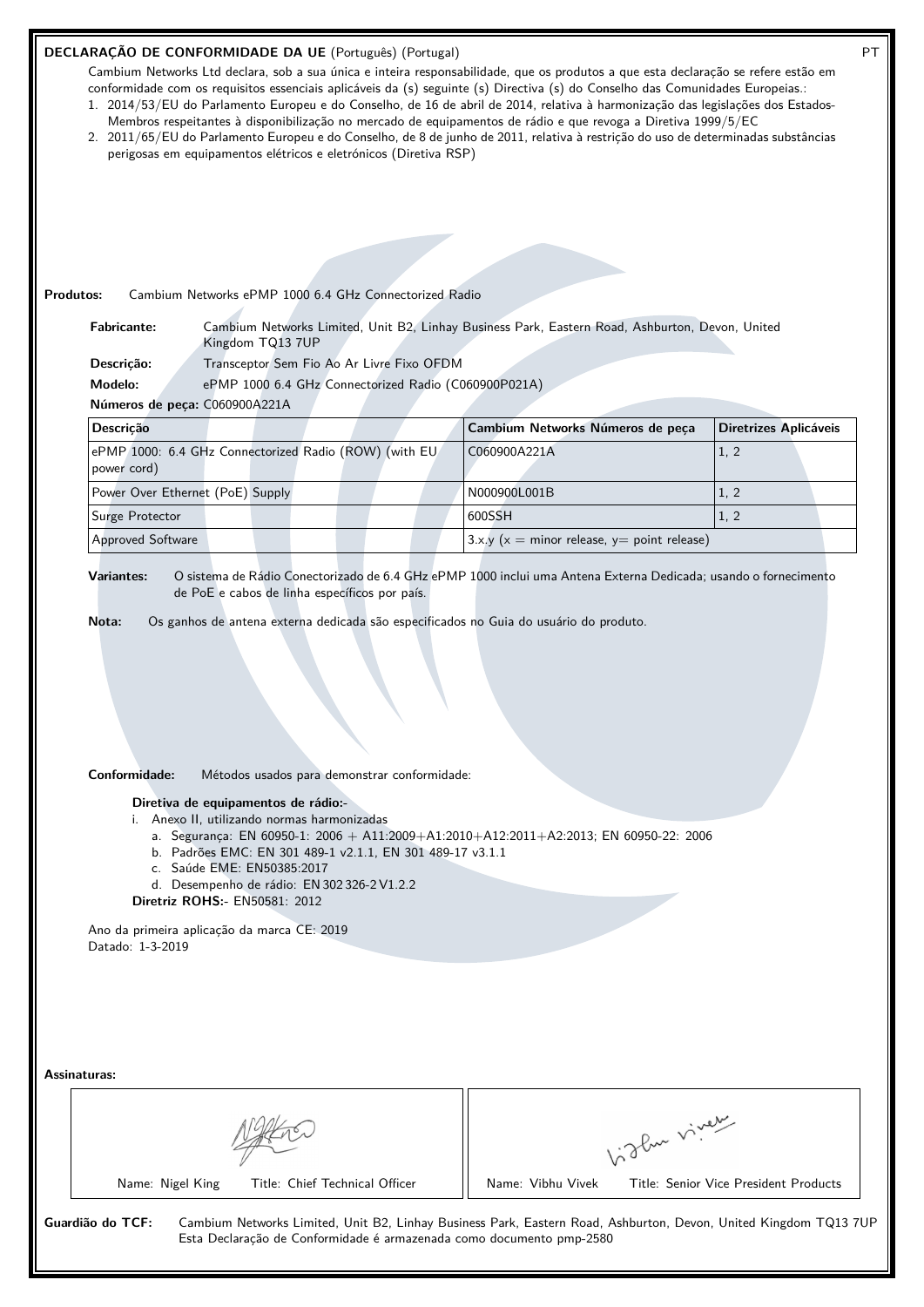### **DECLARAȚIA DE CONFORMITATE A UE** (Română) (Romania) RO

Cambium Networks Ltd declară pe răspunderea sa exclusivă că produsele la care se referă această declarație sunt conforme cu cerințele esențiale aplicabile din următoarea directivă (directive) a Consiliului Comunităților Europene:

- 1. 2014/53/EU al Parlamentului European și al Consiliului din 16 aprilie 2014 privind armonizarea legislațiilor statelor membre referitoare la punerea la dispoziție pe piață a echipamentelor radio și de abrogare a Directivei 1999/5/EC
- 2. 2011/65/EU al Parlamentului European și al Consiliului din 8 iunie 2011 privind restricționarea utilizării anumitor substanțe periculoase în echipamentele electrice și electronice (Directiva RoHS)

## **Produse:** Cambium Networks ePMP 1000 6.4 GHz Connectorized Radio

**Producător:** Cambium Networks Limited, Unit B2, Linhay Business Park, Eastern Road, Ashburton, Devon, United Kingdom TQ13 7UP **Descriere:** OFDM cu transmisie wireless wireless fixă

**Model:** ePMP 1000 6.4 GHz Connectorized Radio (C060900P021A)

**Numere de numere:** C060900A221A

| <b>Descriere</b>                                                     | Cambium Networks Numere de numere Directivele aplicabile |      |
|----------------------------------------------------------------------|----------------------------------------------------------|------|
| ePMP 1000: 6.4 GHz Connectorized Radio (ROW) (with EU<br>power cord) | C060900A221A                                             | 1, 2 |
| Power Over Ethernet (PoE) Supply                                     | N000900L001B                                             |      |
| Surge Protector                                                      | 600SSH                                                   |      |
| <b>Approved Software</b>                                             | $3.x.y$ ( $x =$ minor release, $y =$ point release)      |      |

**Variante:** Sistemul de radio conectorizat ePMP 1000 6.4 GHz include o antenă externă dedicată; utilizând o sursă de alimentare PoE și cabluri specifice pentru fiecare țară.

**Notă:** Creșterea antrenării externe dedicate este specificată în Ghidul utilizatorului produsului.

#### **Conformitate:** Metode utilizate pentru demonstrarea conformității:

**Directiva privind echipamentele radio:-**

- i. Anexa II, utilizând standarde armonizate
	- a. Sigurantă: EN 60950-1:  $2006 + A11:2009 + A1:2010 + A12:2011 + A2:2013$ ; EN 60950-22: 2006
	- b. Standardele EMC: EN 301 489-1 v2.1.1, EN 301 489-17 v3.1.1
	- c. Sănătate EME: EN50385:2017
	- d. Performanță radio: EN 302 326-2 V1.2.2
- **Directiva ROHS:-** EN50581: 2012

Anul primei aplicări a mărcii CE: 2019 Datat: 1-3-2019

**Semnături:**



Name: Nigel King Title: Chief Technical Officer | Name: Vibhu Vivek Title: Senior Vice President Products

**Administrator al TCF:** Cambium Networks Limited, Unit B2, Linhay Business Park, Eastern Road, Ashburton, Devon, United Kingdom TQ13 7UP

Această Declarație de Conformitate este stocată ca document pmp-2580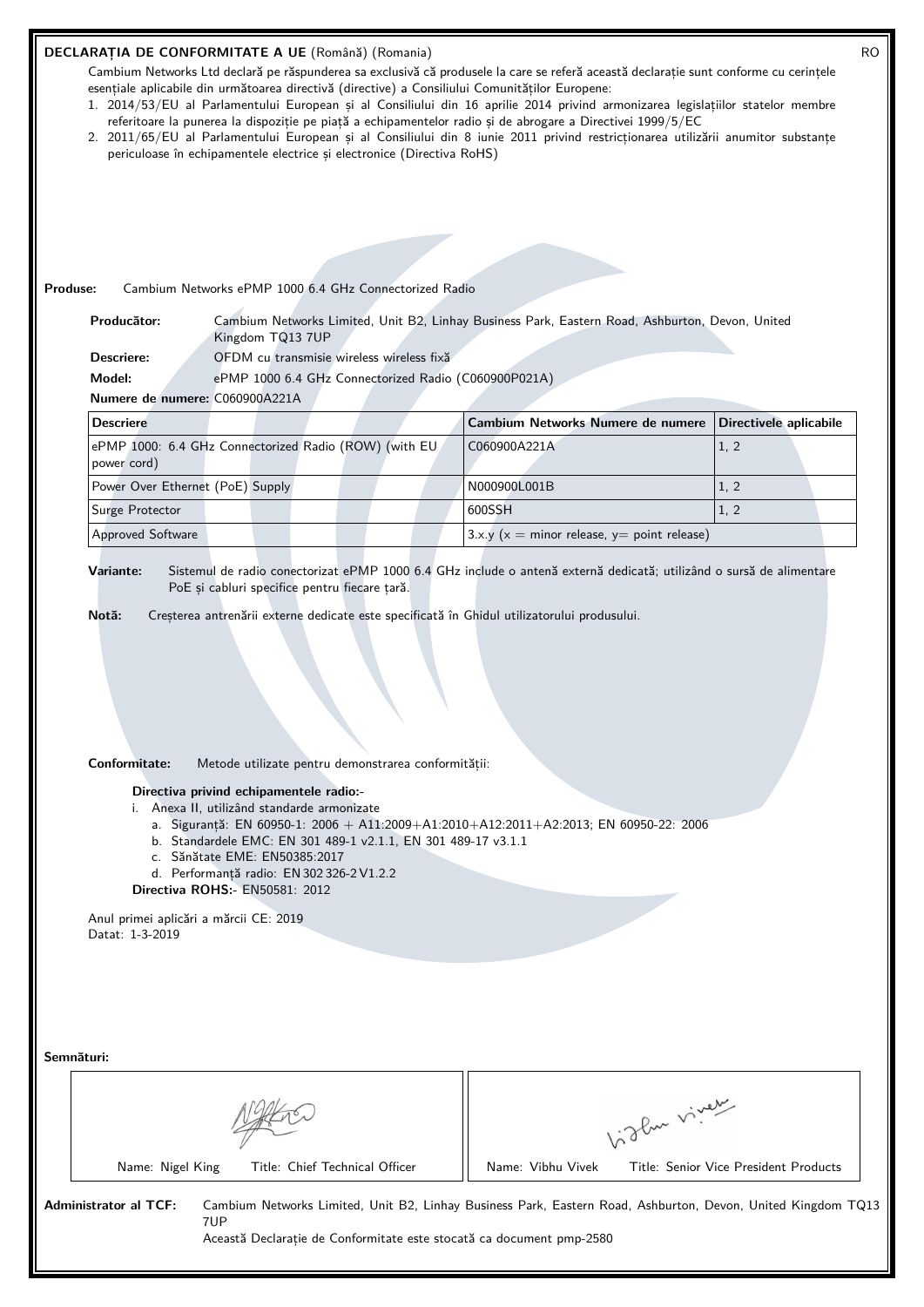| EÚ VYHLÁSENIE O ZHODE (Slovenský) (Slovakia)                                                                                                                                                                                                                                                                                                                                                                                                                                                                                                                                                         |                                               | SK                                    |  |
|------------------------------------------------------------------------------------------------------------------------------------------------------------------------------------------------------------------------------------------------------------------------------------------------------------------------------------------------------------------------------------------------------------------------------------------------------------------------------------------------------------------------------------------------------------------------------------------------------|-----------------------------------------------|---------------------------------------|--|
| Cambium Networks Ltd vyhlasuje na svoju vlastnú zodpovednosť, že výrobky, na ktoré sa vzťahuje toto vyhlásenie, sú v súlade s<br>platnými základnými požiadavkami nasledujúcej smernice (-ov) Rady Európskych spoločenstiev:<br>1. 2014/53/EU Európskeho parlamentu a Rady zo 16. apríla 2014 o zosúladení právnych predpisov členských štátov týkajúcich sa<br>sprístupnenia rádiových zariadení na trhu a o zrušení smernice Európskeho parlamentu a Rady 1999/5/EC<br>2. 2011/65/EU Európskeho parlamentu a Rady z 8. júna 2011 o obmedzení používania určitých nebezpečných látok v elektrických |                                               |                                       |  |
| a elektronických zariadeniach (smernica o ONL)                                                                                                                                                                                                                                                                                                                                                                                                                                                                                                                                                       |                                               |                                       |  |
|                                                                                                                                                                                                                                                                                                                                                                                                                                                                                                                                                                                                      |                                               |                                       |  |
|                                                                                                                                                                                                                                                                                                                                                                                                                                                                                                                                                                                                      |                                               |                                       |  |
|                                                                                                                                                                                                                                                                                                                                                                                                                                                                                                                                                                                                      |                                               |                                       |  |
| Cambium Networks ePMP 1000 6.4 GHz Connectorized Radio<br>Produkty:                                                                                                                                                                                                                                                                                                                                                                                                                                                                                                                                  |                                               |                                       |  |
| Cambium Networks Limited, Unit B2, Linhay Business Park, Eastern Road, Ashburton, Devon, United Kingdom TQ13<br>Výrobca:<br>7UP                                                                                                                                                                                                                                                                                                                                                                                                                                                                      |                                               |                                       |  |
| OFDM Pevný vonkajší bezdrôtový vysielač s prijímačom<br>Popis:                                                                                                                                                                                                                                                                                                                                                                                                                                                                                                                                       |                                               |                                       |  |
| Model:<br>ePMP 1000 6.4 GHz Connectorized Radio (C060900P021A)                                                                                                                                                                                                                                                                                                                                                                                                                                                                                                                                       |                                               |                                       |  |
| Čísla častí: C060900A221A                                                                                                                                                                                                                                                                                                                                                                                                                                                                                                                                                                            |                                               |                                       |  |
| <b>Popis</b>                                                                                                                                                                                                                                                                                                                                                                                                                                                                                                                                                                                         | Cambium Networks Čísla častí<br>C060900A221A  | Uplatniteľné smernice                 |  |
| ePMP 1000: 6.4 GHz Connectorized Radio (ROW) (with EU<br>power cord)                                                                                                                                                                                                                                                                                                                                                                                                                                                                                                                                 |                                               | 1, 2                                  |  |
| Power Over Ethernet (PoE) Supply                                                                                                                                                                                                                                                                                                                                                                                                                                                                                                                                                                     | N000900L001B                                  | 1, 2                                  |  |
| Surge Protector                                                                                                                                                                                                                                                                                                                                                                                                                                                                                                                                                                                      | 600SSH                                        | 1, 2                                  |  |
| Approved Software                                                                                                                                                                                                                                                                                                                                                                                                                                                                                                                                                                                    | $3.x.y(x = minor release, y = point release)$ |                                       |  |
| Varianty:<br>Konektorový rádiový systém ePMP 1000 6.4 GHz zahŕňa vyhradenú externú anténu; pomocou poE napájania a špeci-<br>fických káblov v krajine.                                                                                                                                                                                                                                                                                                                                                                                                                                               |                                               |                                       |  |
| Zhoda:<br>Metódy používané na preukázanie zhody:                                                                                                                                                                                                                                                                                                                                                                                                                                                                                                                                                     |                                               |                                       |  |
| Smernica o rádiovom zariadení:-<br>i. V prílohe II s použitím harmonizovaných noriem<br>a. bezpečnosť: EN 60950-1: 2006 + A11:2009+A1:2010+A12:2011+A2:2013; EN 60950-22: 2006<br>b. Normy EMC: EN 301 489-1 v2.1.1, EN 301 489-17 v3.1.1<br>c. Zdravie EME: EN50385:2017<br>d. Rádiový výkon: EN 302 326-2 V1.2.2<br><b>Smernica ROHS:- EN50581: 2012</b>                                                                                                                                                                                                                                           |                                               |                                       |  |
| Rok prvého uplatnenia značky CE: 2019<br>Datovaný: 1-3-2019                                                                                                                                                                                                                                                                                                                                                                                                                                                                                                                                          |                                               |                                       |  |
| Podpisy:                                                                                                                                                                                                                                                                                                                                                                                                                                                                                                                                                                                             |                                               |                                       |  |
|                                                                                                                                                                                                                                                                                                                                                                                                                                                                                                                                                                                                      |                                               |                                       |  |
|                                                                                                                                                                                                                                                                                                                                                                                                                                                                                                                                                                                                      | Light virey                                   |                                       |  |
| Name: Nigel King<br>Title: Chief Technical Officer                                                                                                                                                                                                                                                                                                                                                                                                                                                                                                                                                   | Name: Vibhu Vivek                             | Title: Senior Vice President Products |  |
| Strážca TCF:<br>Cambium Networks Limited, Unit B2, Linhay Business Park, Eastern Road, Ashburton, Devon, United Kingdom TQ13 7UP<br>Toto vyhlásenie o zhode sa ukladá ako dokument pmp-2580                                                                                                                                                                                                                                                                                                                                                                                                          |                                               |                                       |  |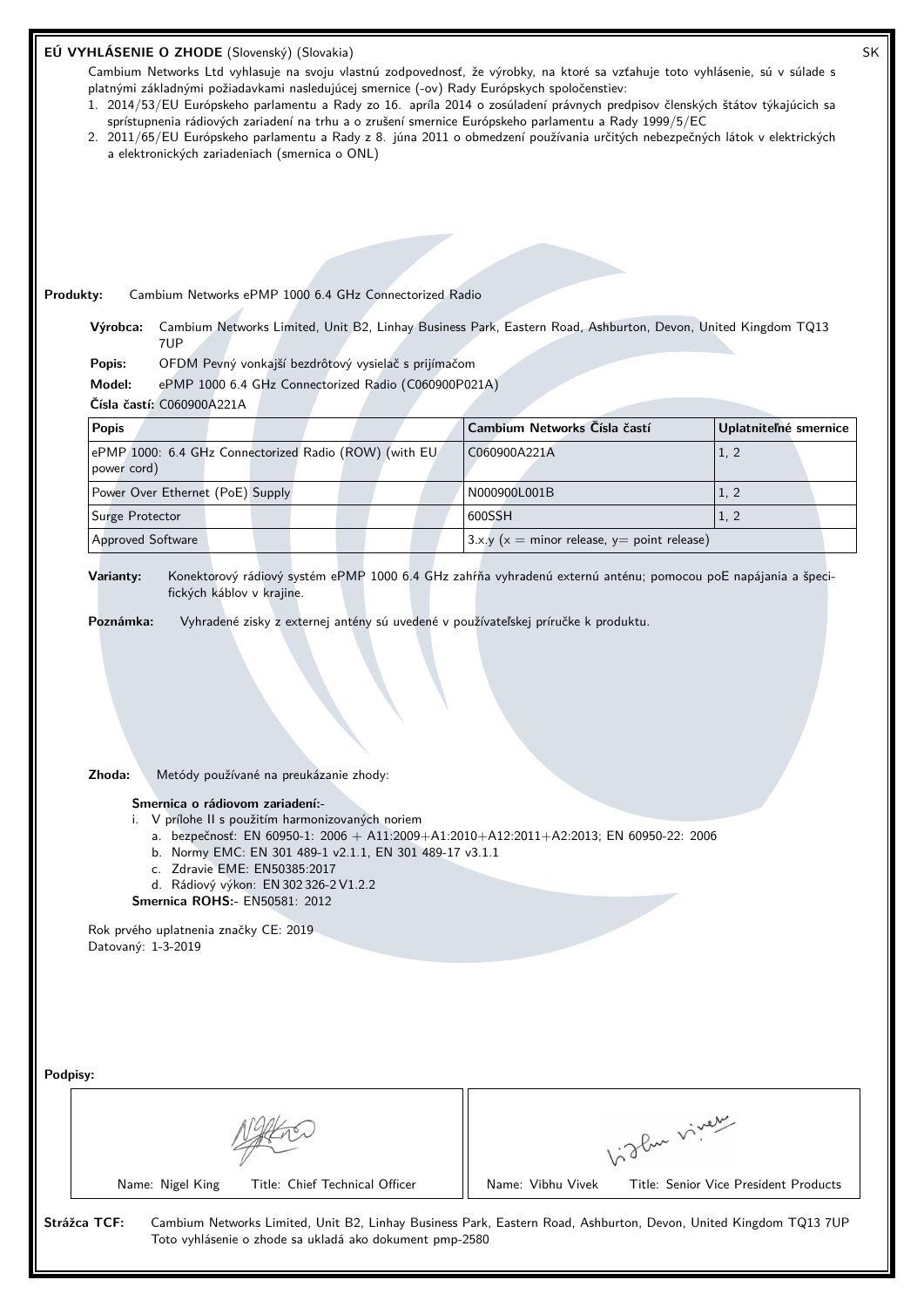|                     |                                                                                                                                             | EÚ VYHLÁSENIE O ZHODE (Slovenija) (Slovenia)<br>Cambium Networks Ltd s svojo izključno odgovornostjo izjavlja, da so proizvodi, na katere se nanaša ta izjava, v skladu z veljavnimi<br>bistvenimi zahtevami naslednje direktive (direktiv) Sveta Evrope:<br>1. 2014/53/EU Evropskega parlamenta in Sveta z dne 16. aprila 2014 o usklajevanju zakonodaje držav članic o dajanju radijske<br>opreme na trg in o razveljavitvi Direktive 1999/5/EC<br>2. 2011/65/EU Evropskega parlamenta in Sveta z dne 8. junija 2011 o omejevanju uporabe nekaterih nevarnih snovi v električni in<br>elektronski opremi (direktiva RoHS) |  |                                                   |              | SI                                    |
|---------------------|---------------------------------------------------------------------------------------------------------------------------------------------|-----------------------------------------------------------------------------------------------------------------------------------------------------------------------------------------------------------------------------------------------------------------------------------------------------------------------------------------------------------------------------------------------------------------------------------------------------------------------------------------------------------------------------------------------------------------------------------------------------------------------------|--|---------------------------------------------------|--------------|---------------------------------------|
|                     |                                                                                                                                             |                                                                                                                                                                                                                                                                                                                                                                                                                                                                                                                                                                                                                             |  |                                                   |              |                                       |
| Izdelki:            |                                                                                                                                             | Cambium Networks ePMP 1000 6.4 GHz Connectorized Radio                                                                                                                                                                                                                                                                                                                                                                                                                                                                                                                                                                      |  |                                                   |              |                                       |
|                     | Cambium Networks Limited, Unit B2, Linhay Business Park, Eastern Road, Ashburton, Devon, United Kingdom<br>Proizvajalec:<br><b>TQ13 7UP</b> |                                                                                                                                                                                                                                                                                                                                                                                                                                                                                                                                                                                                                             |  |                                                   |              |                                       |
|                     | OFDM fiksni zunanji brezžični oddajnik<br>Opis:                                                                                             |                                                                                                                                                                                                                                                                                                                                                                                                                                                                                                                                                                                                                             |  |                                                   |              |                                       |
|                     | Model:                                                                                                                                      | ePMP 1000 6.4 GHz Connectorized Radio (C060900P021A)                                                                                                                                                                                                                                                                                                                                                                                                                                                                                                                                                                        |  |                                                   |              |                                       |
|                     | Številke delov: C060900A221A                                                                                                                |                                                                                                                                                                                                                                                                                                                                                                                                                                                                                                                                                                                                                             |  |                                                   |              |                                       |
|                     | Opis                                                                                                                                        |                                                                                                                                                                                                                                                                                                                                                                                                                                                                                                                                                                                                                             |  | Cambium Networks Številke delov                   |              | Veljavne direktive                    |
|                     | power cord)                                                                                                                                 | ePMP 1000: 6.4 GHz Connectorized Radio (ROW) (with EU                                                                                                                                                                                                                                                                                                                                                                                                                                                                                                                                                                       |  | C060900A221A                                      |              | 1, 2                                  |
|                     | Power Over Ethernet (PoE) Supply                                                                                                            |                                                                                                                                                                                                                                                                                                                                                                                                                                                                                                                                                                                                                             |  | N000900L001B                                      |              | 1, 2                                  |
|                     | Surge Protector                                                                                                                             |                                                                                                                                                                                                                                                                                                                                                                                                                                                                                                                                                                                                                             |  | 600SSH                                            |              | 1, 2                                  |
|                     | Approved Software                                                                                                                           |                                                                                                                                                                                                                                                                                                                                                                                                                                                                                                                                                                                                                             |  | 3.x.y ( $x =$ minor release, $y =$ point release) |              |                                       |
|                     | Opomba:<br>Skladnost:<br>Leto prve prijave oznake CE: 2019<br>Dated: 1-3-2019                                                               | Namenske zunanje antene so določene v uporabniškem priročniku za izdelek.<br>Metode, uporabljene za dokazovanje skladnosti:<br>Direktiva o radijski opremi:-<br>i. Priloga II z uporabo usklajenih standardov<br>a. Varnost: EN 60950-1: 2006 + A11:2009+A1:2010+A12:2011+A2:2013; EN 60950-22: 2006<br>b. EMC standardi: EN 301 489-1 v2.1.1, EN 301 489-17 v3.1.1<br>c. Zdravje EME: EN50385:2017<br>d. Radijska zmogljivost: EN 302 326-2 V1.2.2<br><b>ROHS direktiva:</b> EN50581: 2012                                                                                                                                 |  |                                                   |              |                                       |
| Podpisi:            | Name: Nigel King                                                                                                                            | Title: Chief Technical Officer                                                                                                                                                                                                                                                                                                                                                                                                                                                                                                                                                                                              |  | Name: Vibhu Vivek                                 | Vidley viney | Title: Senior Vice President Products |
| <b>Skrbnik TCF:</b> |                                                                                                                                             | Cambium Networks Limited, Unit B2, Linhay Business Park, Eastern Road, Ashburton, Devon, United Kingdom TQ13 7UP<br>Ta izjava o skladnosti je shranjena kot dokument pmp-2580                                                                                                                                                                                                                                                                                                                                                                                                                                               |  |                                                   |              |                                       |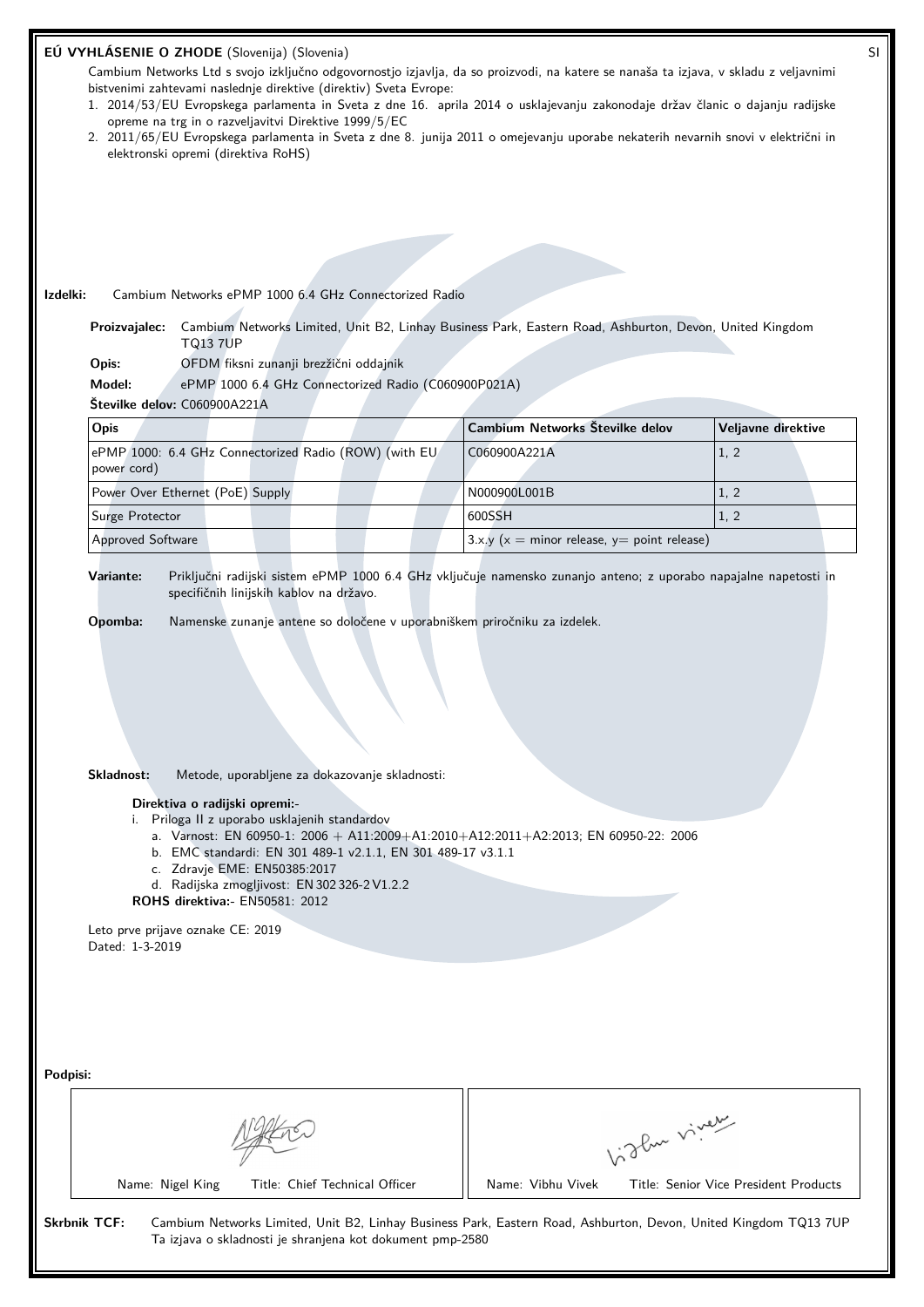| 1. 2014/53/EU del Parlamento Europeo y del Consejo, de 16 de abril de 2014, sobre la armonización de las legislaciones de los<br>Estados miembros sobre la puesta a disposición en el mercado de los equipos de radiocomunicaciones y por la que se deroga la<br>Directiva 1999/5/EC<br>2. 2011/65/EU del Parlamento Europeo y del Consejo, de 8 de junio de 2011, sobre la restricción del uso de determinadas sustancias | Cambium Networks Ltd declara bajo su exclusiva responsabilidad que los productos a los que se refiere la presente declaración se<br>ajustan a los requisitos esenciales aplicables de la (s) siguiente (s) Directiva (s) del Consejo de las Comunidades Europeas: |                                       |
|----------------------------------------------------------------------------------------------------------------------------------------------------------------------------------------------------------------------------------------------------------------------------------------------------------------------------------------------------------------------------------------------------------------------------|-------------------------------------------------------------------------------------------------------------------------------------------------------------------------------------------------------------------------------------------------------------------|---------------------------------------|
| peligrosas en aparatos eléctricos y electrónicos (Directiva RoHS)                                                                                                                                                                                                                                                                                                                                                          |                                                                                                                                                                                                                                                                   |                                       |
|                                                                                                                                                                                                                                                                                                                                                                                                                            |                                                                                                                                                                                                                                                                   |                                       |
|                                                                                                                                                                                                                                                                                                                                                                                                                            |                                                                                                                                                                                                                                                                   |                                       |
|                                                                                                                                                                                                                                                                                                                                                                                                                            |                                                                                                                                                                                                                                                                   |                                       |
| <b>Productos:</b><br>Cambium Networks ePMP 1000 6.4 GHz Connectorized Radio                                                                                                                                                                                                                                                                                                                                                |                                                                                                                                                                                                                                                                   |                                       |
| <b>Fabricante:</b><br>Cambium Networks Limited, Unit B2, Linhay Business Park, Eastern Road, Ashburton, Devon, United<br>Kingdom TQ13 7UP                                                                                                                                                                                                                                                                                  |                                                                                                                                                                                                                                                                   |                                       |
| Transceptor inalámbrico fijo para exteriores OFDM<br>Descripción:                                                                                                                                                                                                                                                                                                                                                          |                                                                                                                                                                                                                                                                   |                                       |
| Modelo:<br>ePMP 1000 6.4 GHz Connectorized Radio (C060900P021A)                                                                                                                                                                                                                                                                                                                                                            |                                                                                                                                                                                                                                                                   |                                       |
| Números de parte: C060900A221A                                                                                                                                                                                                                                                                                                                                                                                             |                                                                                                                                                                                                                                                                   |                                       |
| <b>Descripción</b>                                                                                                                                                                                                                                                                                                                                                                                                         | Cambium Networks Números de parte                                                                                                                                                                                                                                 | <b>Directivas aplicables</b>          |
| ePMP 1000: 6.4 GHz Connectorized Radio (ROW) (with EU<br>power cord)                                                                                                                                                                                                                                                                                                                                                       | C060900A221A                                                                                                                                                                                                                                                      | 1, 2                                  |
| Power Over Ethernet (PoE) Supply                                                                                                                                                                                                                                                                                                                                                                                           | N000900L001B                                                                                                                                                                                                                                                      | 1, 2                                  |
| Surge Protector                                                                                                                                                                                                                                                                                                                                                                                                            | 600SSH                                                                                                                                                                                                                                                            | 1, 2                                  |
| <b>Approved Software</b>                                                                                                                                                                                                                                                                                                                                                                                                   | $3.x.y(x = minor release, y = point release)$                                                                                                                                                                                                                     |                                       |
| El sistema ePMP 1000 6.4 GHz Connectorized Radio incluye una antena externa dedicada; utilizando suministro de<br><b>Variantes:</b><br>PoE y cables de línea específicos por país.<br>Las ganancias de Antena Externa Dedicada se especifican en la Guía del Usuario del producto.<br>Nota:                                                                                                                                |                                                                                                                                                                                                                                                                   |                                       |
|                                                                                                                                                                                                                                                                                                                                                                                                                            |                                                                                                                                                                                                                                                                   |                                       |
| Conformidad:<br>Métodos utilizados para demostrar la conformidad:                                                                                                                                                                                                                                                                                                                                                          |                                                                                                                                                                                                                                                                   |                                       |
| Directiva de equipos de radio:-                                                                                                                                                                                                                                                                                                                                                                                            |                                                                                                                                                                                                                                                                   |                                       |
| i. Anexo II utilizando normas armonizadas                                                                                                                                                                                                                                                                                                                                                                                  |                                                                                                                                                                                                                                                                   |                                       |
| a. La seguridad: EN 60950-1: 2006 + A11:2009+A1:2010+A12:2011+A2:2013; EN 60950-22: 2006<br>b. Estándares de EMC: EN 301 489-1 v2.1.1, EN 301 489-17 v3.1.1                                                                                                                                                                                                                                                                |                                                                                                                                                                                                                                                                   |                                       |
| c. Salud: EN50385:2017                                                                                                                                                                                                                                                                                                                                                                                                     |                                                                                                                                                                                                                                                                   |                                       |
| d. Rendimiento de radio: EN 302 326-2 V1.2.2<br><b>Directiva ROHS: - EN50581: 2012</b>                                                                                                                                                                                                                                                                                                                                     |                                                                                                                                                                                                                                                                   |                                       |
| Año de la primera aplicación de la marca CE: 2019                                                                                                                                                                                                                                                                                                                                                                          |                                                                                                                                                                                                                                                                   |                                       |
| Anticuado: 1-3-2019                                                                                                                                                                                                                                                                                                                                                                                                        |                                                                                                                                                                                                                                                                   |                                       |
|                                                                                                                                                                                                                                                                                                                                                                                                                            |                                                                                                                                                                                                                                                                   |                                       |
|                                                                                                                                                                                                                                                                                                                                                                                                                            |                                                                                                                                                                                                                                                                   |                                       |
|                                                                                                                                                                                                                                                                                                                                                                                                                            |                                                                                                                                                                                                                                                                   |                                       |
|                                                                                                                                                                                                                                                                                                                                                                                                                            |                                                                                                                                                                                                                                                                   |                                       |
| Firmas:                                                                                                                                                                                                                                                                                                                                                                                                                    |                                                                                                                                                                                                                                                                   |                                       |
|                                                                                                                                                                                                                                                                                                                                                                                                                            |                                                                                                                                                                                                                                                                   |                                       |
|                                                                                                                                                                                                                                                                                                                                                                                                                            |                                                                                                                                                                                                                                                                   |                                       |
| Name: Nigel King<br>Title: Chief Technical Officer                                                                                                                                                                                                                                                                                                                                                                         | indlu viner<br>Name: Vibhu Vivek                                                                                                                                                                                                                                  | Title: Senior Vice President Products |